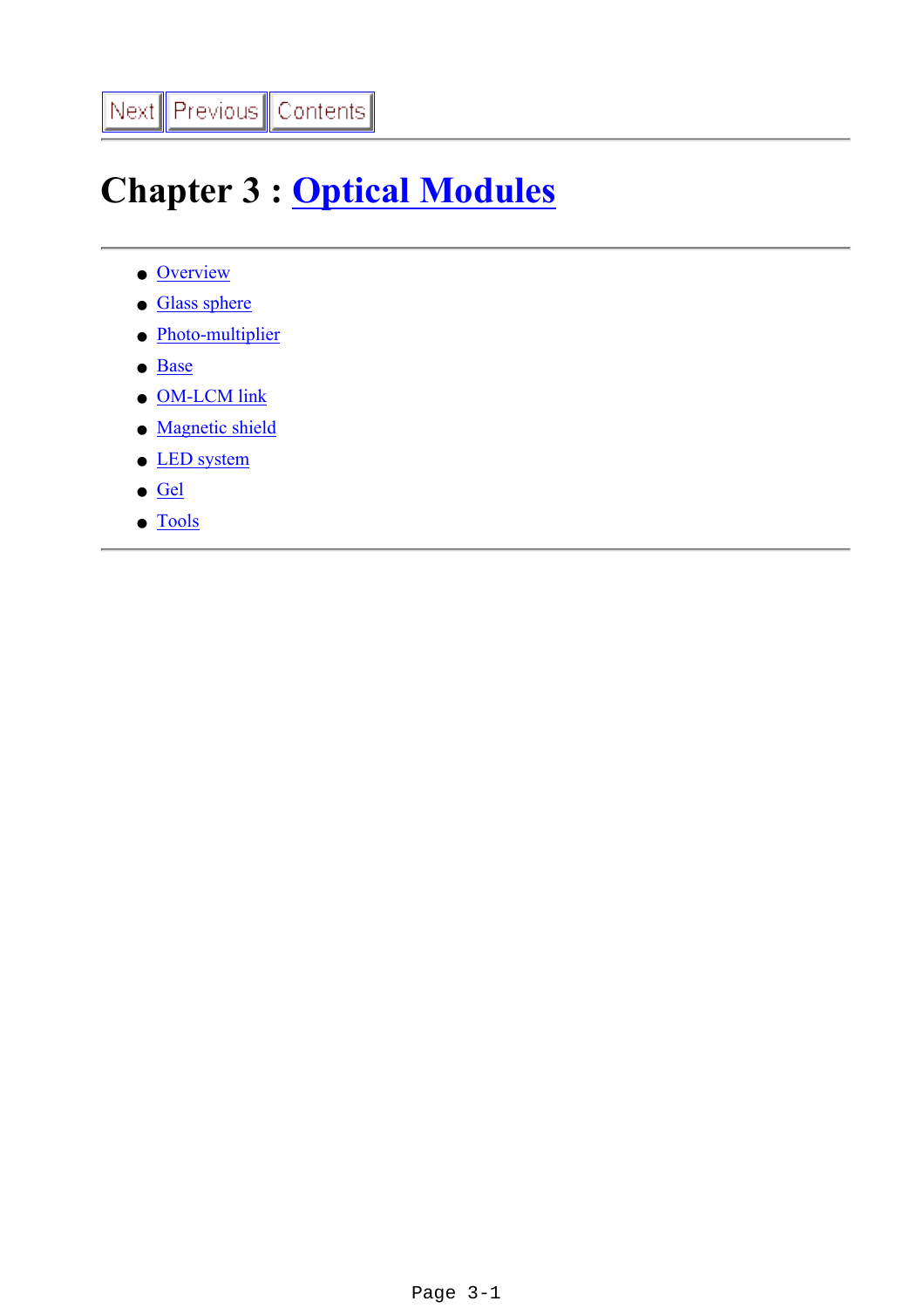## <span id="page-1-0"></span>**Optical Modules Overview (OM: PBS4)**



 The Optical Module (OM) is a glass sphere containing a photomultiplier (PMT), the light-sensitive element of the ANTARES detector. The glass sphere consists of two hemispherical parts. One hemisphere holds the PMT. The other hemisphere is equipped with an electrical penetrator, a vacuum port and a manometer, and is covered, inside, with black paint.

 The glass sphere has a diameter of 17 inches. The PMT has a diameter of 10 inches and a correspondingly large active area, and it is sensitive to single photons.

 The base of the photomultiplier is a circular printed circuit which provides the high voltage for the PMT and amplifies and shapes the output signals from the anode and two of the dynodes. A bidirectional electrical cable, the OM-LCM link, brings the low voltage power to the base and transports the output signals back to the LCM for digitisation; the connection through the glass sphere is made via a penetrator. The PMT is protected from the Earth's magnetic field by a magnetic shield made of mu-metal. The magnetic shield is in the form of a cage composed of two parts: a hemispherical part which covers the photocathode of the PMT, and a flat part with a hole at its center for the passage of the neck of the PMT.

 A LED system consisting of a blue LED and a pulser is used to measure the transit time of the PMT. The LED is glued to the bulb of the PMT and illuminates the photocathode through the aluminised surface of the bulb. The pulser card is also glued on the photomultiplier. The pulser is triggered by a clock signal.

 The optical link between the glass sphere and the PMT is provided by a silicon-rubber gel, which also provides structural support for the components of the Optical Module. A special assembly tool is used during the gluing process.

 After the gluing process, the two hemispheres are joined, pumped down to provide a small underpressure, and sealed with adhesive tape. After assembly, another special tool, the photomultiplier test-bench, is used to test and calibrate the completed Optical Module using a blue light source. The test results are stored in a database.

The requirements for the Optical Module are the following:

• Light detection must be optimised. Special care must be taken to maximise the optical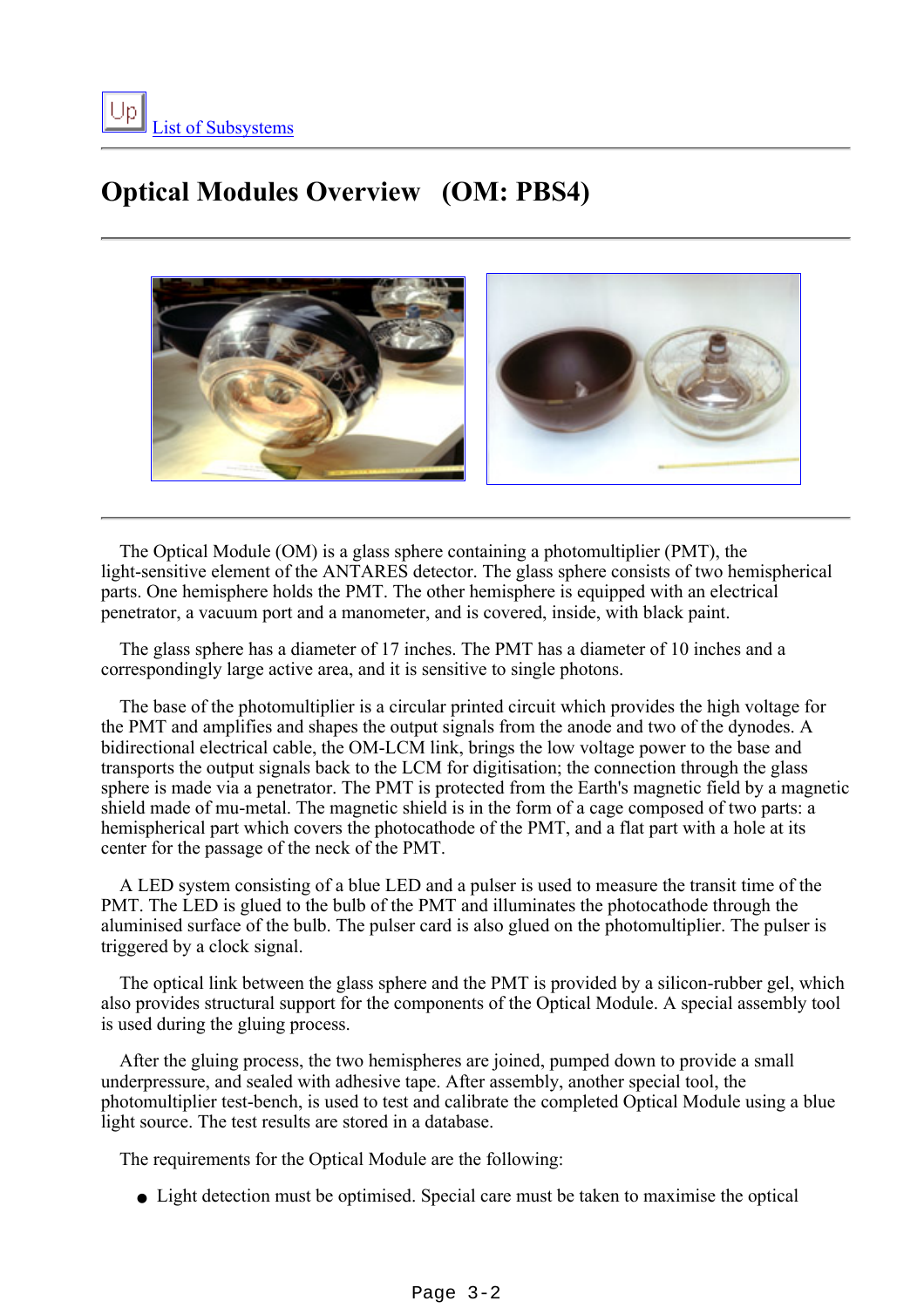coupling between the photocathode and the sea water.

- Response to light excitation up to 1000 SPE.
- Due to the ambient pressure at a depth of 2400 m, the PMT and its associated electronics must be housed inside a pressure-resistant glass sphere. The Optical Module must withstand constraints commonly encountered during sea operations (shocks, corrosion, vibrations, exposure to sunlight ...) .
- The lifetime must be longer than 10 years.

The main steps for the assembly are the following:

- 1. the gel, whose components were mixed beforehand, is poured into the lower hemisphere of the glass sphere and outgassed
- 2. the hemispherical part of the magnetic shield is positioned in the gel
- 3. the photomultiplier is positioned in the gel
- 4. the system is outgassed three times (closed, pumped, opened)
- 5. the system is left at least 4 hours for the gel to polymerise
- 6. the LED system is glued on the rear of the bulb of the PMT
- 7. the flat part of the magnetic shield is positioned around the neck of the PMT
- 8. in parallel, the base is soldered to the wires in the upper hemisphere of the glass sphere (already equipped with its cable penetrator)
- 9. the base is connected to the PMT
- 10. the two hemispheres are joined together, pumped down to create a small underpressure, and sealed
- 11. the OM is tested on the test bench.

 When the assembly is completed, the Optical Module appears as a full sphere with a cable coming out of it. From this point on it must be considered as a whole, mechanically and electrically. Consequently, during the assembly of detector lines, **if an Optical Module is faulty, for any reason, it is not repaired, it is replaced.**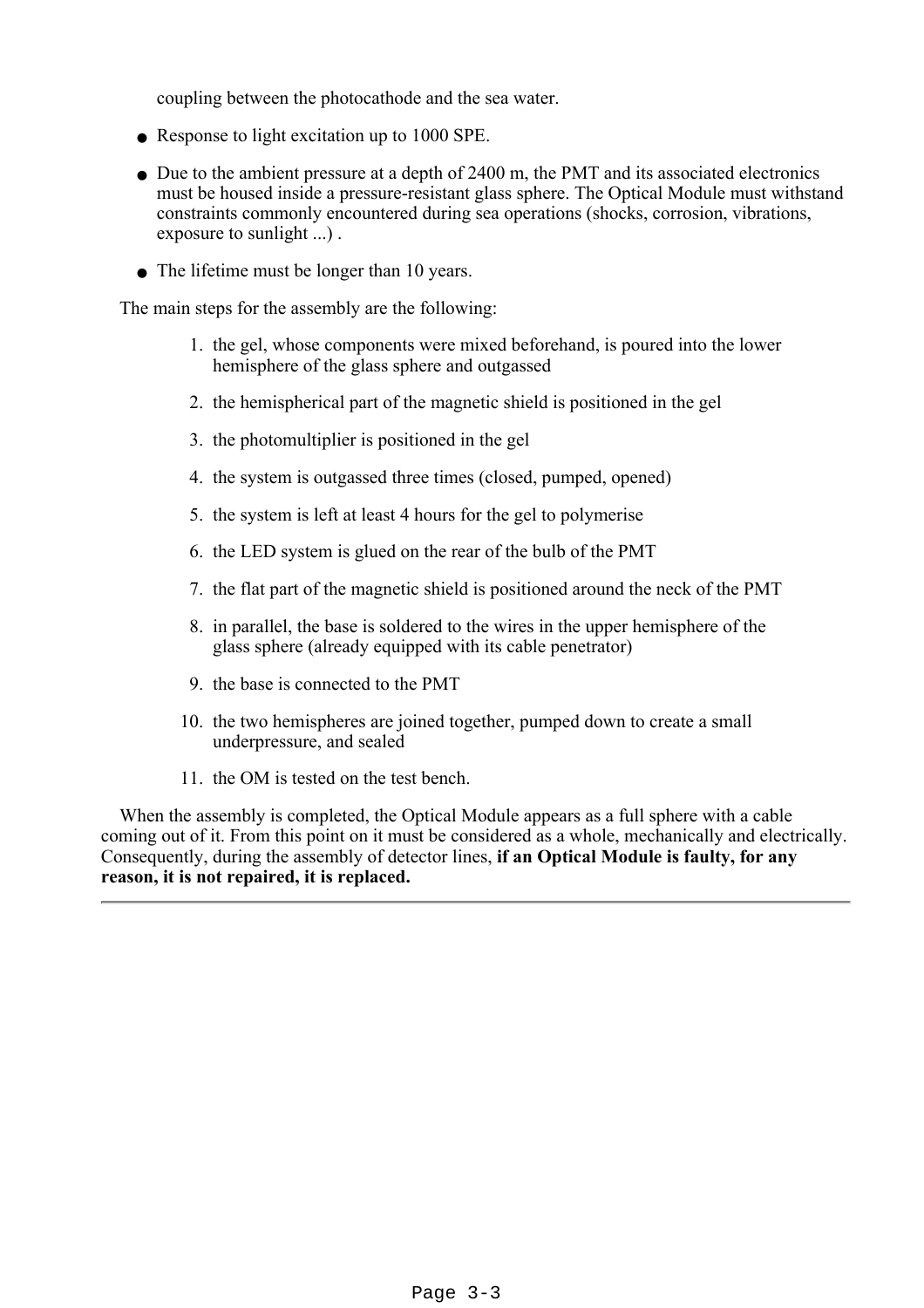

## **Reference list**

<http://antares.in2p3.fr/internal/deci-km2/tableaux/OMS.htm>

| 30MS-06-01A Cahier de clauses techniques                                                           |
|----------------------------------------------------------------------------------------------------|
| 3OMS 0802A Vibrational test procedures for OM                                                      |
| 30MS-08-01A Plan de tests de qualification des MO                                                  |
| 30MS-08-03A Tests en environnement des MO; séquences de tests                                      |
| 3OMS-08-04A Environmental tests report                                                             |
| 3OMS-00-03A AMDEC des MO (Analyse des Modes de Défaillances et de<br>Criticité = French for FMECA) |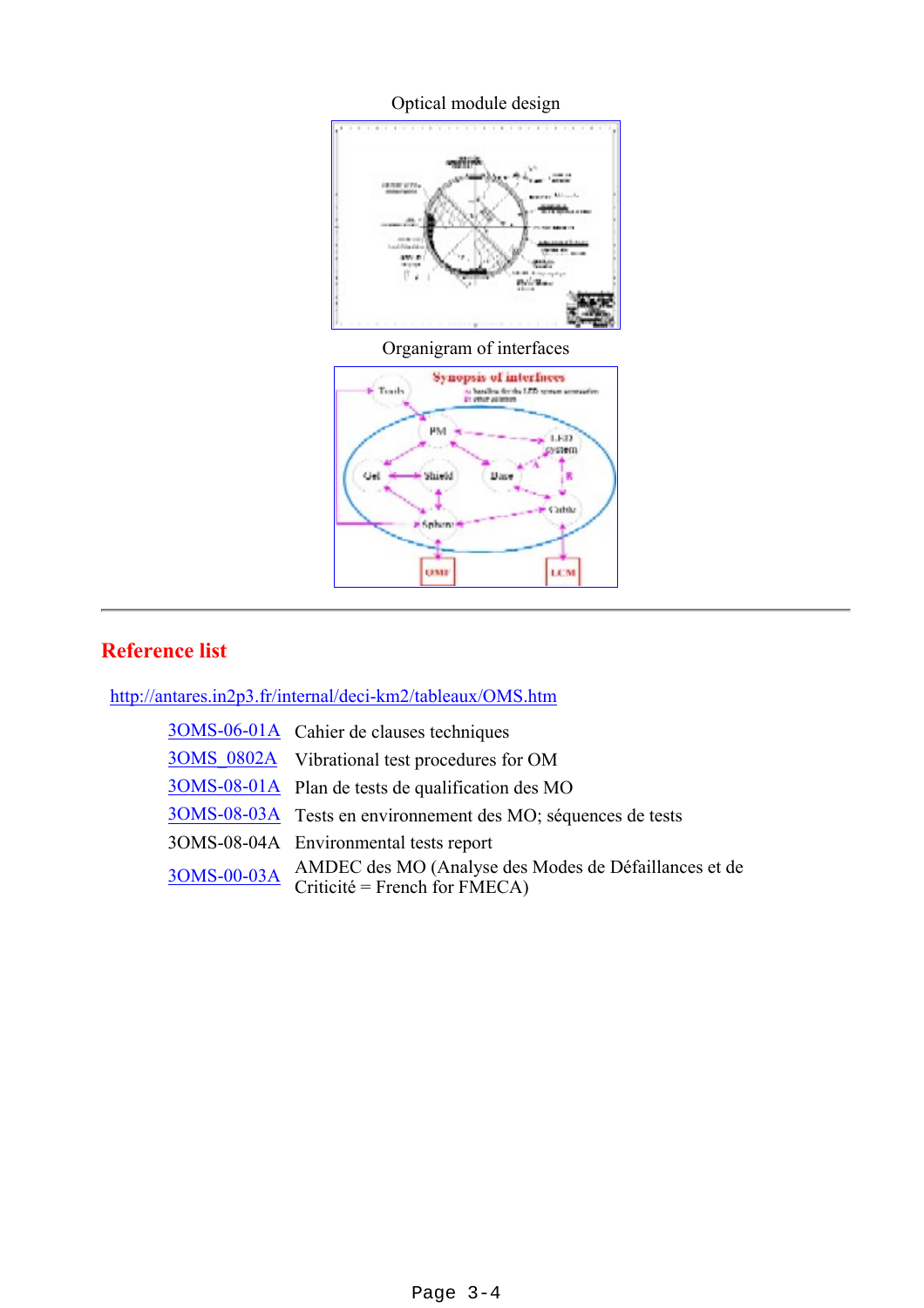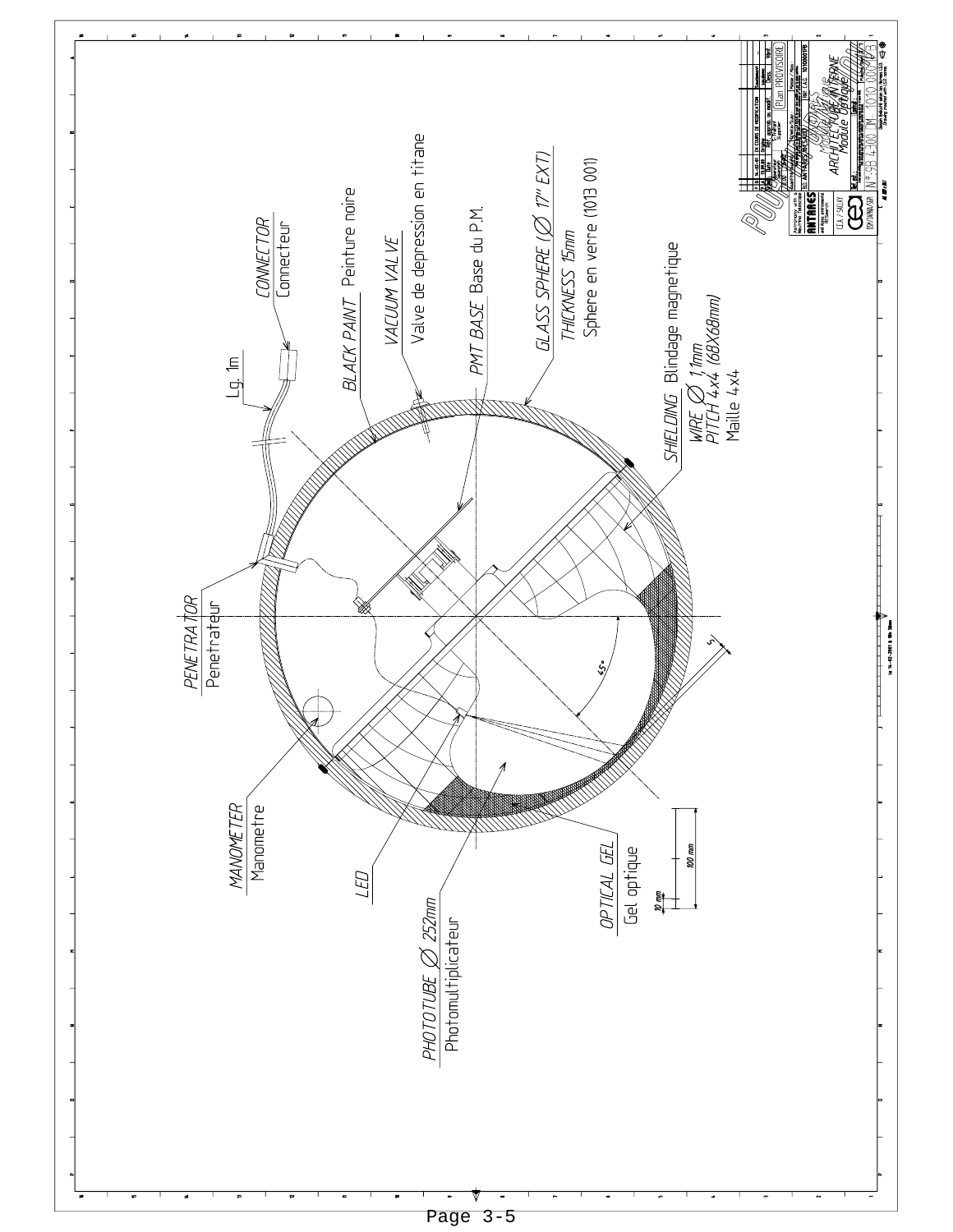<span id="page-5-0"></span>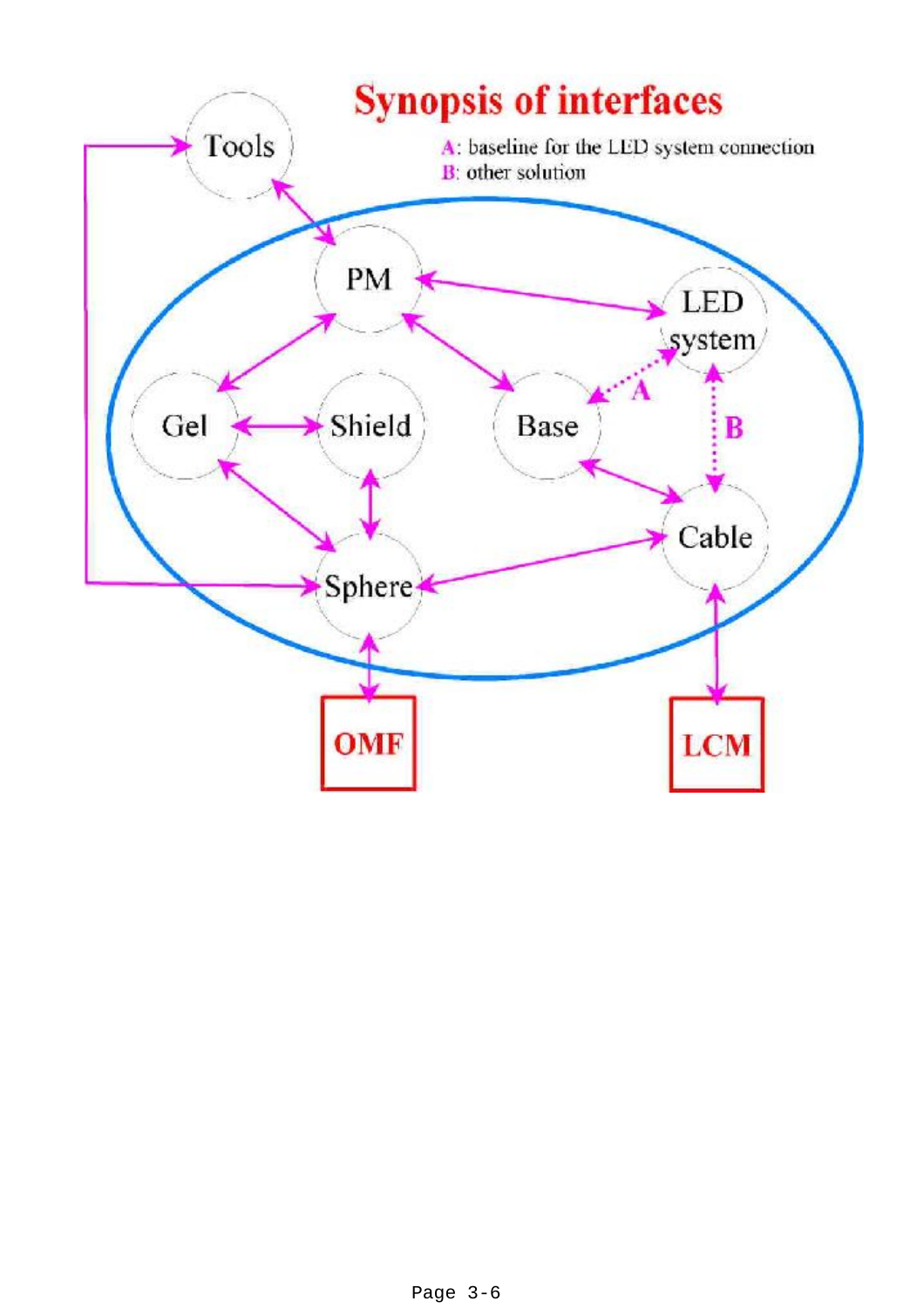| Object in subsystem    | Description                                 | <b>PBS</b><br>number | test protocol                |
|------------------------|---------------------------------------------|----------------------|------------------------------|
| <b>Glass sphere</b>    | External envelope<br>of the Optical Module  | 4.3                  |                              |
| Photomultiplier        | Light sensitive<br>detector                 | 4.1                  | 3-OMS-01-05-A<br>3-OMS-01-09 |
| <b>Base</b>            | Power supply and<br>output signals access   | 4.6                  |                              |
| <b>OM-LCM</b> link     | Interconnecting cable<br>between OM and LCM | 4.2                  |                              |
| <b>Magnetic shield</b> | µ-metal cage                                | 4.4                  |                              |
| <b>LED</b> system      | Internal<br>calibration system              | 4.7                  |                              |
| Gel                    | Glue and optical contact                    | 4.5                  |                              |
| <b>Tools</b>           | Tools for integration<br>and tests          | 4.8                  |                              |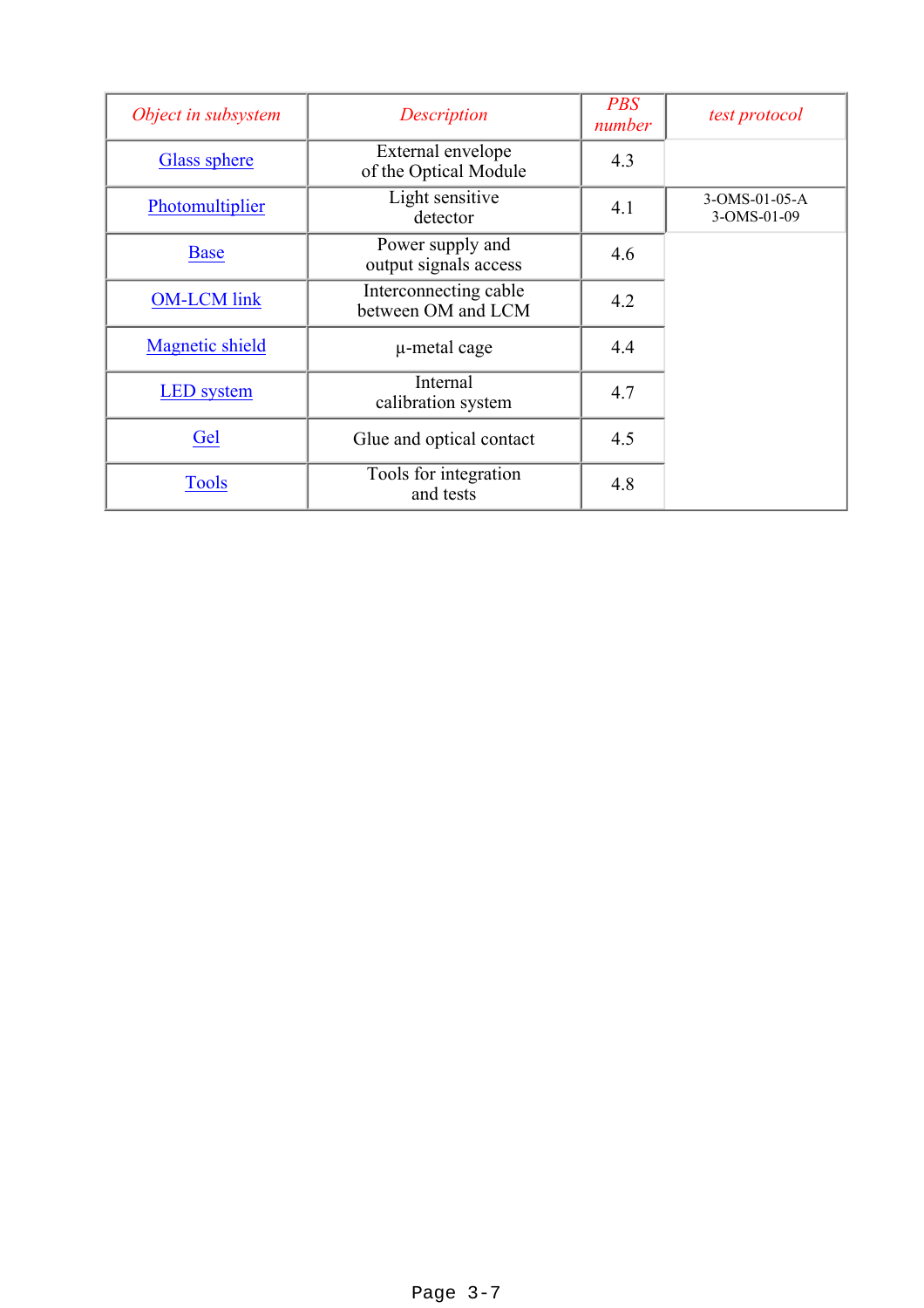## <span id="page-7-0"></span>**PBS 4.3 Glass sphere**



## **Functions**

- Housing of the internal elements of the Optical Module.
- Protection of these elements from the surrounding water pressure and other environmental constraints.
- Mechanical interface with the Optical Module Frame.
- Support of the penetrator allowing communication with the outside world.
- Support of the manometer.

## **Specifications**

- The sphere must withstand high pressures: 260 bars when immersed and 700 bars as specified in qualification tests.
- It must be water tight.
- The size must be sufficient to house a 10-inch spherical photomultiplier and its electronics.

The sphere is made of transparent material; the requirements on its optical properties are:

- transmission  $> 87\%$  for wavelengths greater than 400 nm.
- refractive index as close as possible to those of seawater and of the photomultiplier glass window, to minimise losses by reflection.

## **Description**

 The glass sphere selected is a commercial product from Nautilus (VITROVEX® sphere). It is made of 2 hemispherical parts, with an outer diameter of 17 inches, and wall thickness of 15 mm. The precise grinding of the interface plane ensures water and air tightness. The material is a low-activity borosilicate glass, with a refractive index of 1.47.

 The sphere is guaranteed to be fully resistant to corrosion, as well as to be chemically, electrically and magnetically inert.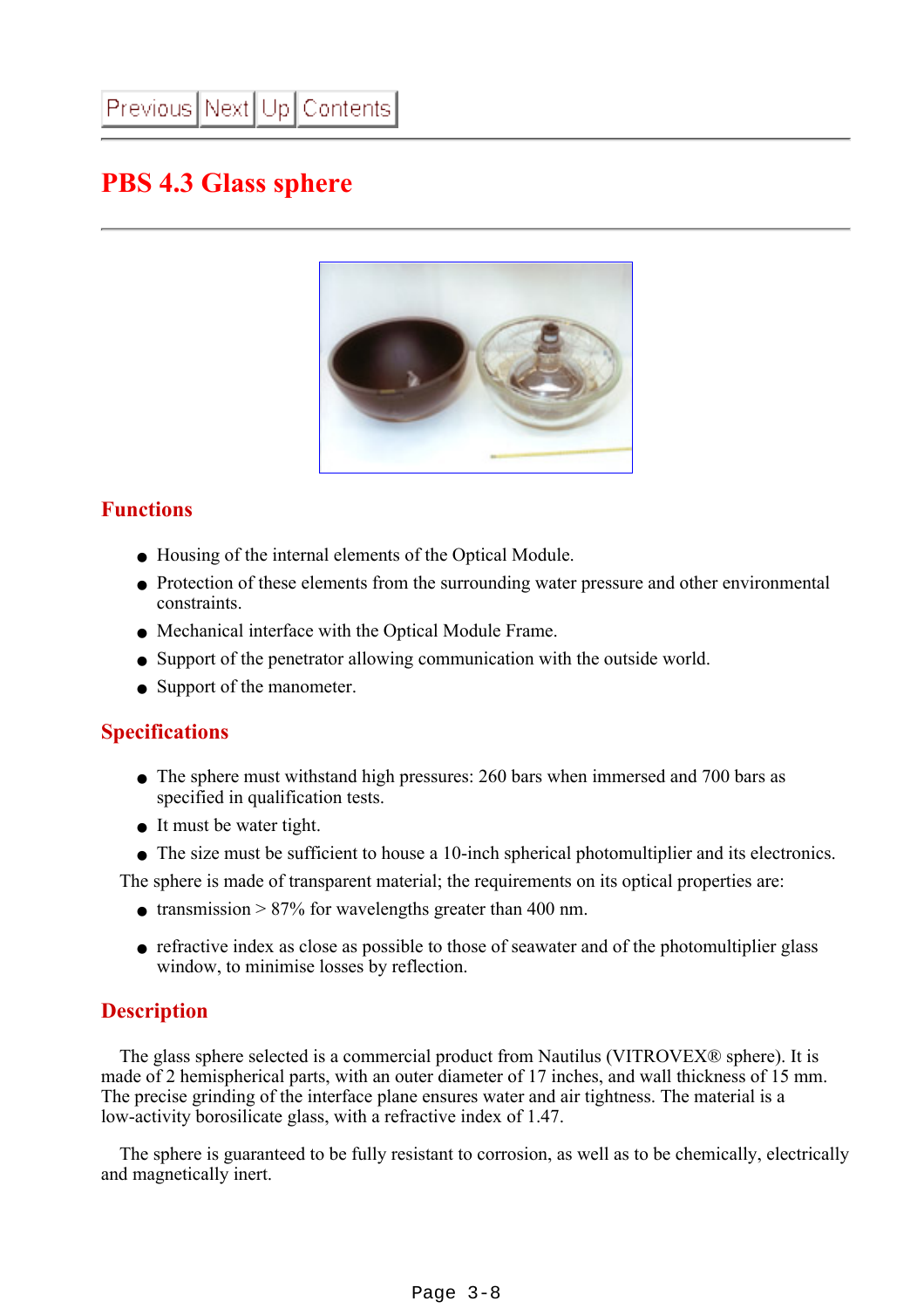One hemisphere supports the10-inch photomultiplier and the magnetic shield. They are glued together with an optical gel. This part is the eye of the detector.

The other hemisphere contains the following objects :

- the penetrator
- the titanium vacuum port, which is the only metallic part added to the glass sphere; it allows the sphere to be pumped out to establish an internal underpressure when the two hemispheres are assembled.
- a manometer to check the internal pressure at assembly time.

 To reduce the sensitivity to photons hitting the back of the Optical Module, the inside of this hemisphere is covered with black paint (except for small areas for the manometer and the identification labels).

 Once the hemispheres have been prepared, the base in one hemisphere is connected to the PMT in the other hemisphere, the two hemispheres are joined together, and their relative orientation is adjusted according to marks. A slight underpressure (-200 mbars) is established in the sphere in order to facilitate the remaining operations and to stabilise the OM during the transportation and subsequent integration phases.

 After a final set of electrical tests, one layer of sealant mastic and 3 layers of adhesive tape are applied on the equatorial join. The final product, the Optical Module, will be treated as a single object throughout its subsequent integration into one of the detector lines.

A set of tests on [implosion](#page-9-0) have been performed on spheres.

## **Description of interfaces**

#### • Glass sphere  $\leftrightarrow$  OMF

 The sphere is fixed to the Optical Module Frame (OMF) via a wire mesh. The requirement is that in front of the photocathode, the segment of the sphere corresponding to a half-aperture of 60° must be free of shadows. The optical module is oriented such that the photomultiplier is looking  $45^{\circ}$ downwards from the horizontal plane. The penetrator and the vacuum port are used to position the Optical Module in its Frame with a tolerance of  $\pm 1^{\circ}$ .

• Glass sphere  $\leftrightarrow$  Cable

The penetrator goes through the sphere through a hole ( $\Omega$  20.5 mm). In a small region ( $\Omega$  34 mm) around the hole, the surface of the sphere is flattened. Water tightness is ensured by a single O-ring.

#### • Glass sphere  $\leftrightarrow$  Gel

 The key point is the quality of the contact (optical as well as mechanical) between the sphere and the gel. The glass must be free of dust and grease.

• Glass sphere  $\leftrightarrow$  Magnetic shield

 Any contact between the glass and the wires of the magnetic shield is a potential starting point for bubbles. Hence, small [stops](file:///Z|/TDR/Desages/OM_Assembly/Cage_stops.jpg) are glued on the inside of the sphere, near the equatorial join. They are used to support the magnetic shield during the gluing phase.

#### **List of References**

[3-OMS-03-03-A](file:///Z|/TDR/documents/3OMS_03_03A.pdf) CCTP pour l'appel d'offre de fourniture de sphères haute pression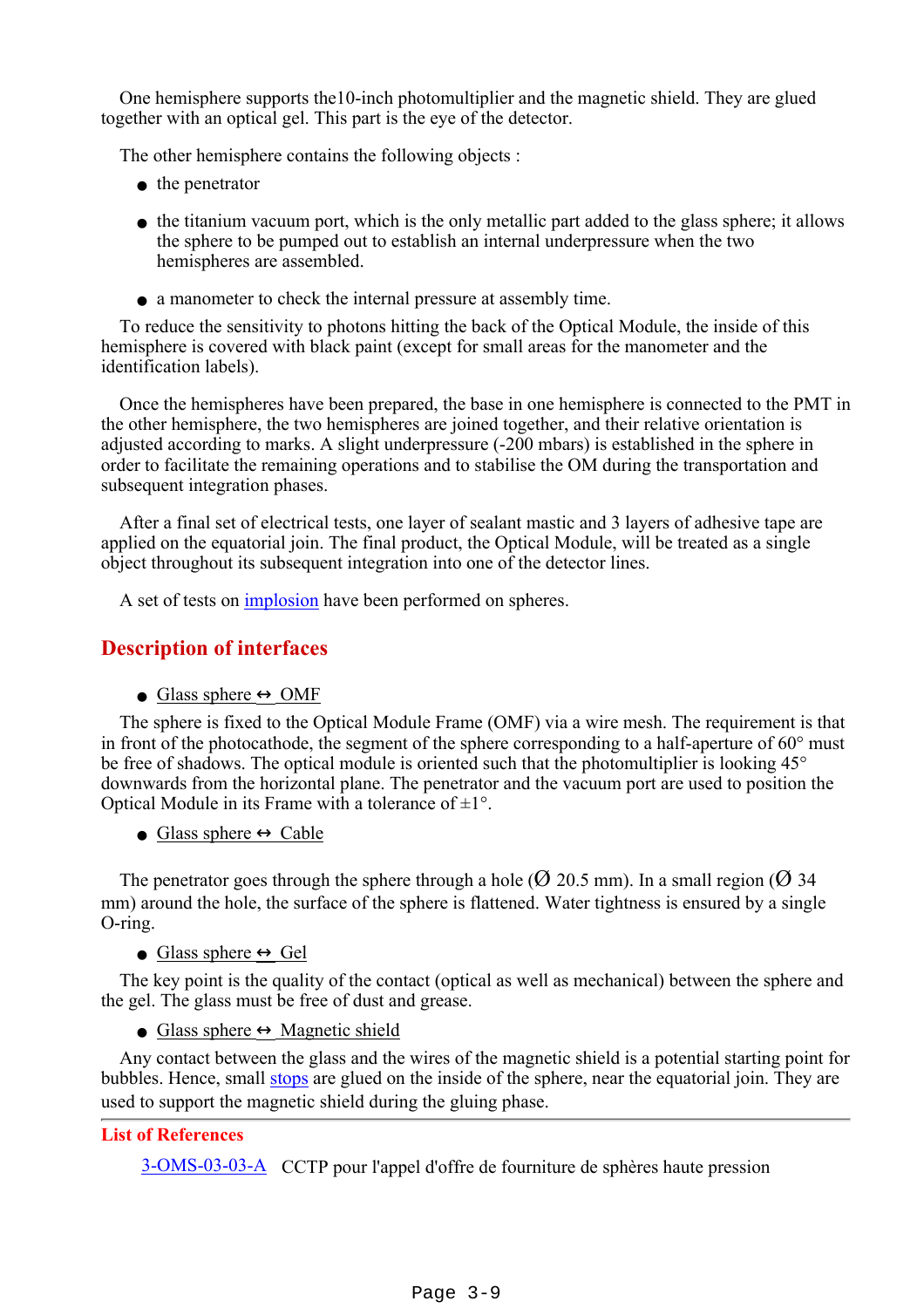<span id="page-9-0"></span>

## **Implosion tests**

 We investigated the damages produced on the string by an accidental implosion of an OM by provoking a set of implosions of empty 17" Benthos spheres, between 1800m and 2600m depth. The conclusion is that such an event will cause the two other spheres of the same storey to implode about 4 ms later, but will leave undamaged a storey located 12m away and the string itself will not be broken by the implosion.

 In addition, we observed in the 2600m depth case some limited distortions on the titanium OMF and heavy damages inside the LCM of the storey where the implosions occured. So a string could be recovered as a single piece after an implosion and possibly repaired.

More details about the implosion tests can be found in two reports ([here](file:///Z|/TDR/Desages/Rapport1_implosion.pdf) and [here](file:///Z|/TDR/Desages/Rapport2_implosion.pdf)).

| <b>List of references</b>    |                                                                                                                          |
|------------------------------|--------------------------------------------------------------------------------------------------------------------------|
| M. Orr and M.<br>Schroemberg | Acoustic signature from deep water implosions of spherical<br>cavities.<br>J. Acoust. Soc. Am., Vol. 59, No 5, May 1976. |
| P.W. Gorham et al            | Mechanical and Acoustic Studies of Deep Ocean Glass Sphere<br>Implosions<br>J. Acoust. Soc. Am., 1998                    |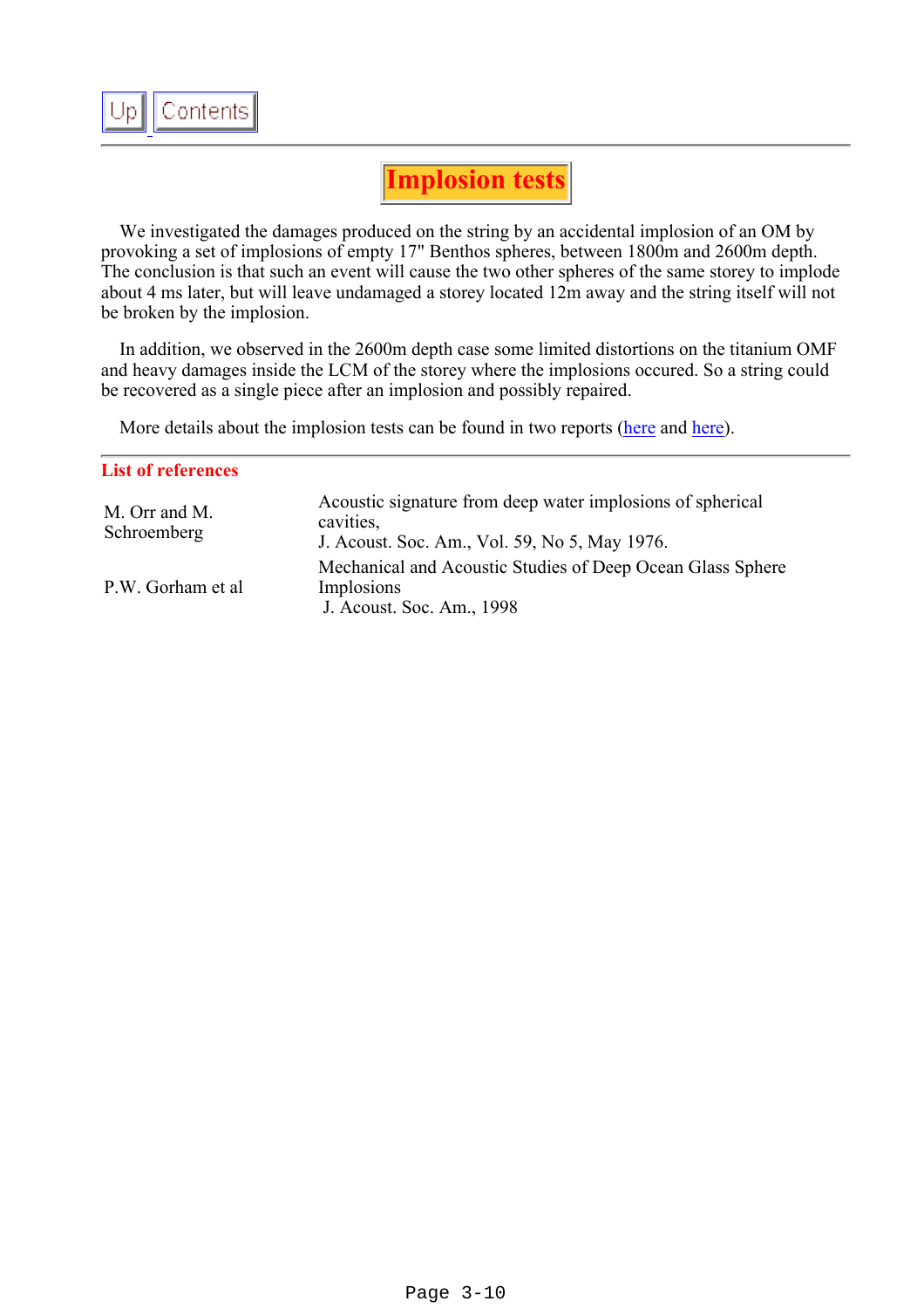## <span id="page-10-0"></span>**PBS 4.1 Photo-multiplier**

 The photomultiplier is the sensitive element of the detector. For the overall efficiency of the apparatus, it must have a collection area as large as possible and a light sensitivity as high as possible.

#### **Function**

• Conversion of light to electrical signal.

#### **Specifications**

- Sensitive area  $> 500$  cm<sup>2</sup>.
- Combined efficiency (quantum  $\oplus$  collection) > 16 %.
- Amplification factor  $2 \times 10^8$  for high voltage < 2500 V.
- $\bullet$  Peak to Valley ratio  $> 2$ .

The nominal working point will correspond to a gain of  $5 \times 10^7$ ; the specification includes a safety margin to account for possible ageing effects. The following requirements must be satisfied at the nominal gain:

- Transit Time Spread  $(TTS) < 3$  ns (FWHM).
- Dark count rate (at a threshold of  $0.3$  SPE)  $\leq 10$  kHz.
- Pre-pulse, late-pulse and after-pulse rates  $\leq 1\%$ , 1% and 10%, respectively.
- Shape of the signal:
	- $\circ$  Rise time  $\leq 5$  ns
	- $\Omega$  FWHM < 12 ns

#### **Definitions of the secondary pulses**

- pre-pulses: 20 ns 5 ns before the true pulse front edge
- $\blacksquare$  late-pulses: 10 ns 50 ns after the true pulse
- $\blacksquare$  after-pulses: 50 ns 16 us after the true pulse

#### **Description**

 After consideration of several promising candidates, the [R7081-20](file:///Z|/TDR/Desages/R7081-20_hr.jpg) photomultiplier from Hamamatsu has been chosen. It has been extensively tested and found to be well matched to specifications.

This is a hemispherical tube, 10 inches in diameter, with a sensitive area of around 550 cm<sup>2</sup> and a 14-stage amplification system. The nominal gain is reached for a high voltage of about 2000 V. Systematic measurements of the main characteristics have been performed on a sample of 80 tubes. The full results can be found in: [ANTARES-Opmo/2000-7.](file:///Z|/TDR/internalnotes/Opmo_200007.ps)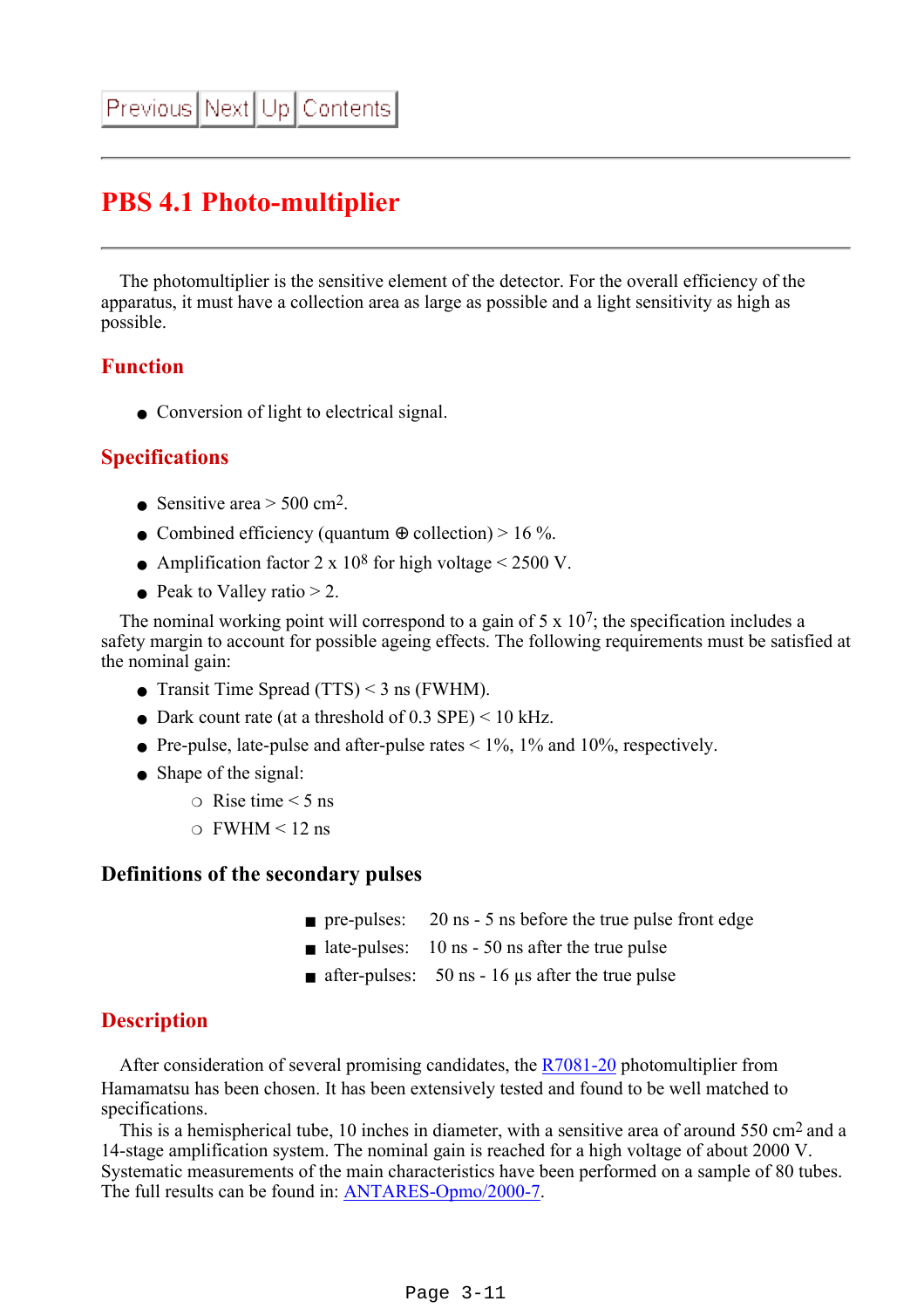## **Description of interfaces**

 The detailed procedure for the gluing of the photomultiplier can be found in the technical note 3-OMS-05-02-A. When the assembly is completed, the photomultiplier interfaces with the optical gel, the LED system and the base.

 $\bullet$  Photo-multiplier  $\leftrightarrow$  Base

 The pins of the photomultiplier are plugged into the base. For additional mechanical strength, a roll of glue is deposited at the junction between the socket (integrated to the base) and the neck of the photomultiplier.

#### $\bullet$  Photo-multiplier  $\leftrightarrow$  Gel

 The key point is the quality of the contact (optical as well as mechanical) between the photomultiplier and the gel. The glass of the bulb must therefore be free of dust and grease.

 $\bullet$  Photo-multiplier  $\leftrightarrow$  LED system

 The LED is glued on the bulb, so the key point is again the quality of the contact (optical as well as mechanical) between the LED and the photomultiplier. Careful cleaning is required.

## **List of references**

| 3 OMS-01-03-A       | C.C.T.P. pour l'appel d'offre de fournitures des<br>photomultiplicateurs     |
|---------------------|------------------------------------------------------------------------------|
|                     | ANTARES-Opmo/1999-001 Photomultiplier specifications for the ANTARES project |
| ANTARES-Opmo/2000-7 | Test results of 80 10-inch Hamamatsu PMTs                                    |
| ANTARES-Opmo/2000-8 | New test results on 5 10-inch Hamamatsu PMTs                                 |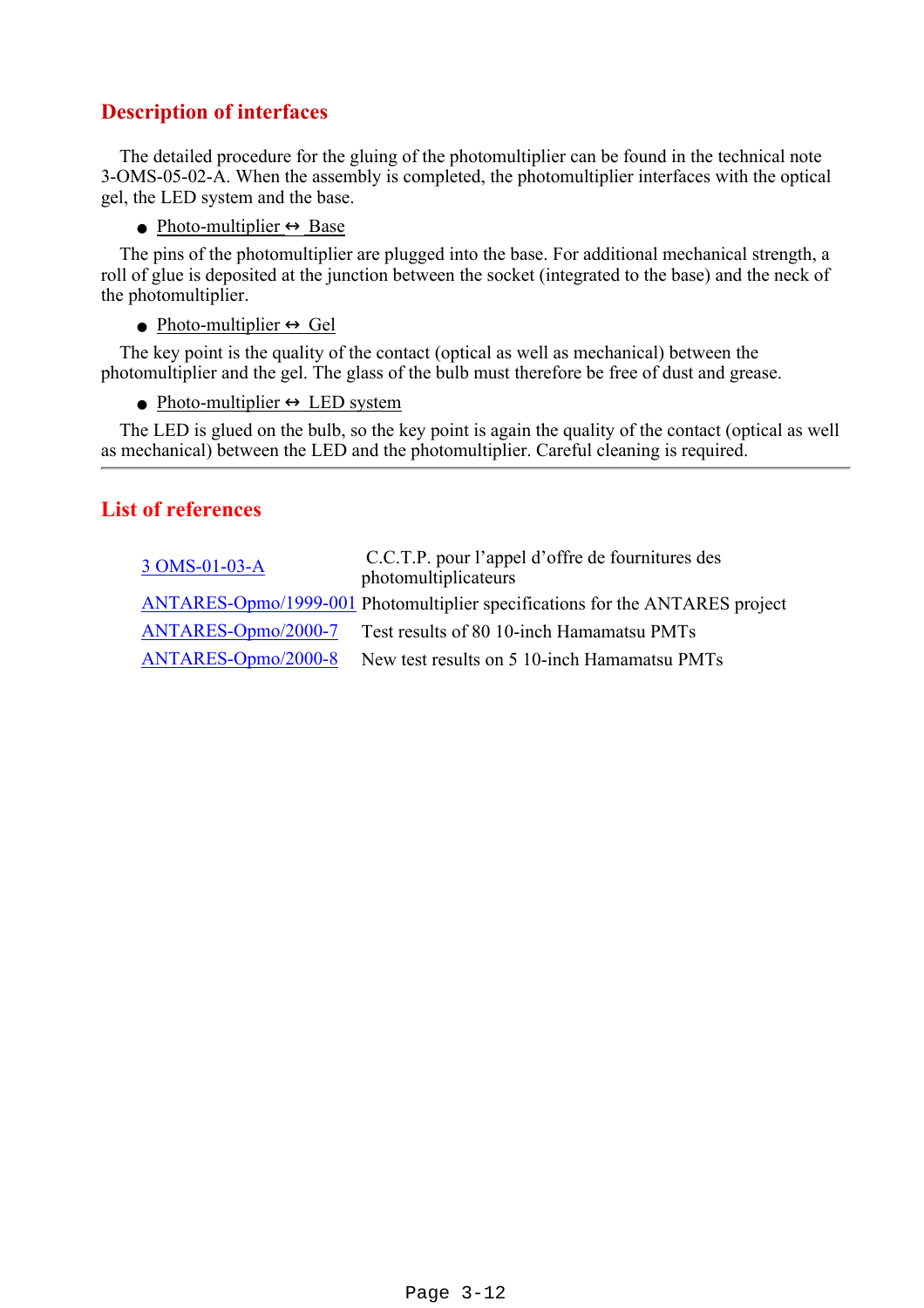## <span id="page-12-0"></span>**PBS 4.6 Base**

## **Functions**

- Conversion of the input low voltage (48 V) to high voltage for the photomultiplier.
- Collection of the signals coming from the anode and dynodes  $12 \& 14$ .
- Passive interface for the LED system in [Option A.](#page-5-0)

## **Specifications**

The main specifications are the following:

- High voltage between the cathode and the 1<sup>st</sup> dynode (V<sub>KD</sub>) fixed at 800 V.
- High voltage between the 1<sup>st</sup> dynode and the anode  $(V_{AD})$  adjustable in the range 500 1500 V.
- Pilot voltage for  $V_{AD}$  scaled down by a factor 400 (1 4 V).
- Access to anode signals and signals from dynodes 12 and 14.
- Noise on outputs  $\leq 1$  mV peak to peak.
- Recovery time after high count rate (1 MHz at the SPE level)  $< 0.5$  s.
- Power consumption  $\leq 300$  mW on load.

The detailed specifications can be found in technical note 3 OMS 06 01A.

## **Description**

 The base is a circular printed circuit, 10 cm in diameter. It is connected to the photomultiplier via a 20-pin socket (JEDEC B20-102) directly soldered on the printed board. Care will be taken to reduce the danger of high voltage discharges.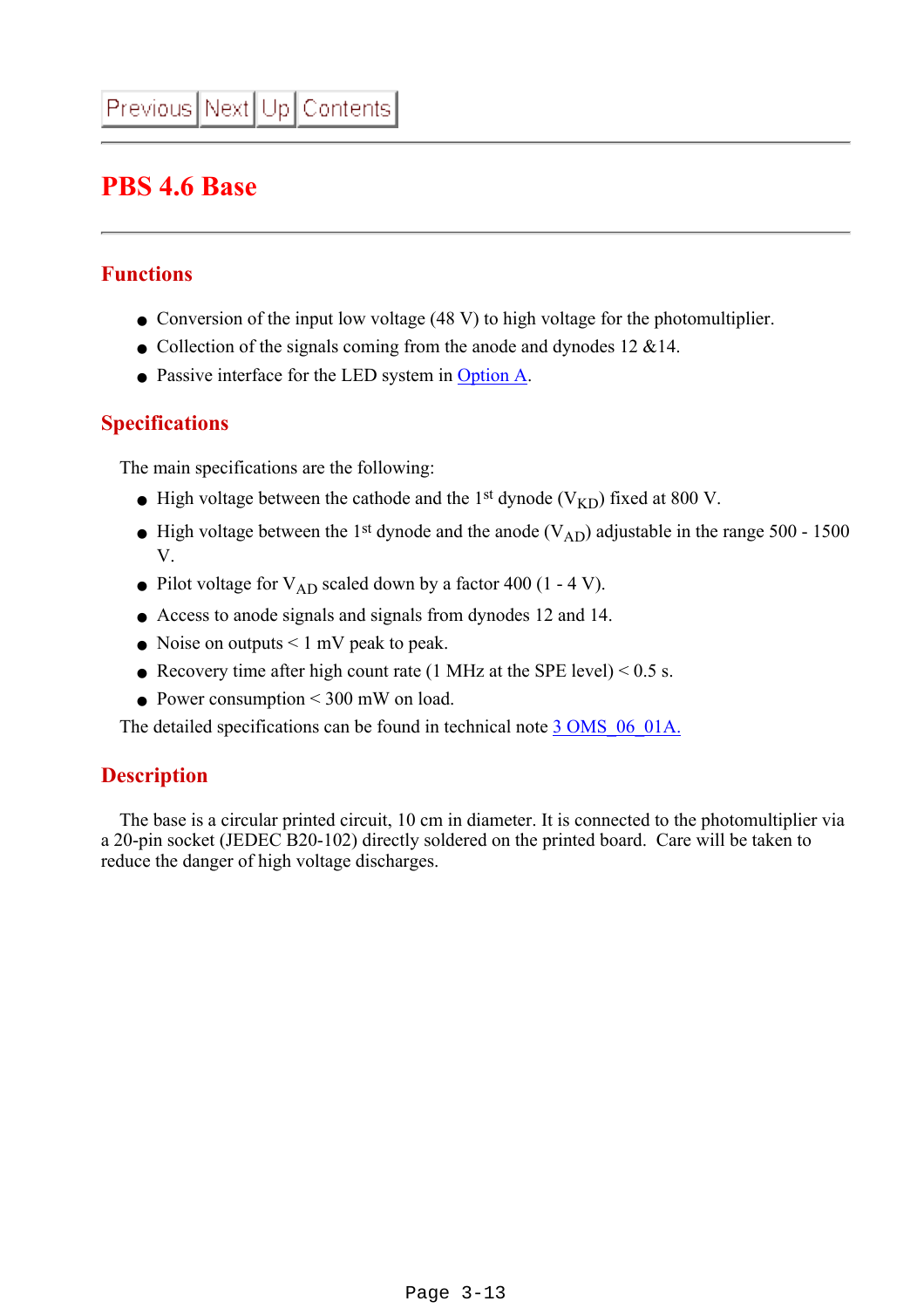

A prototype has been built by ISEG ([http://www.iseg-hv.com\)](http://www.iseg-hv.com/) and tested by the collaboration.

#### **Description of interfaces**

#### $\bullet$  Base  $\leftrightarrow$  Photo-multiplier

 The pins of the photomultiplier are plugged into the base. For additional mechanical strength, a roll of glue is deposited at the junction between the socket (integrated to the base) and the neck of the photomultiplier.

#### $\bullet$  Base  $\leftrightarrow$  Cable

 The wires of the twisted pairs are soldered on the printed board. Similarly, the cable shields are soldered to free pads for mechanical reasons (to strengthen the link between the base and the cable); these shields are kept floating at this end.

 $\bullet$  Base  $\leftrightarrow$  LED system

 In [option A](#page-5-0), the pulser and the base are linked by a cable, as short as possible, soldered on both ends.

#### **List of References**

[3-OMS-06-01-A](file:///Z|/TDR/documents/3OMS_06_01A.pdf) CCTP pour l'appel d'offre de fourniture de bases alimentant des photomultiplicateurs.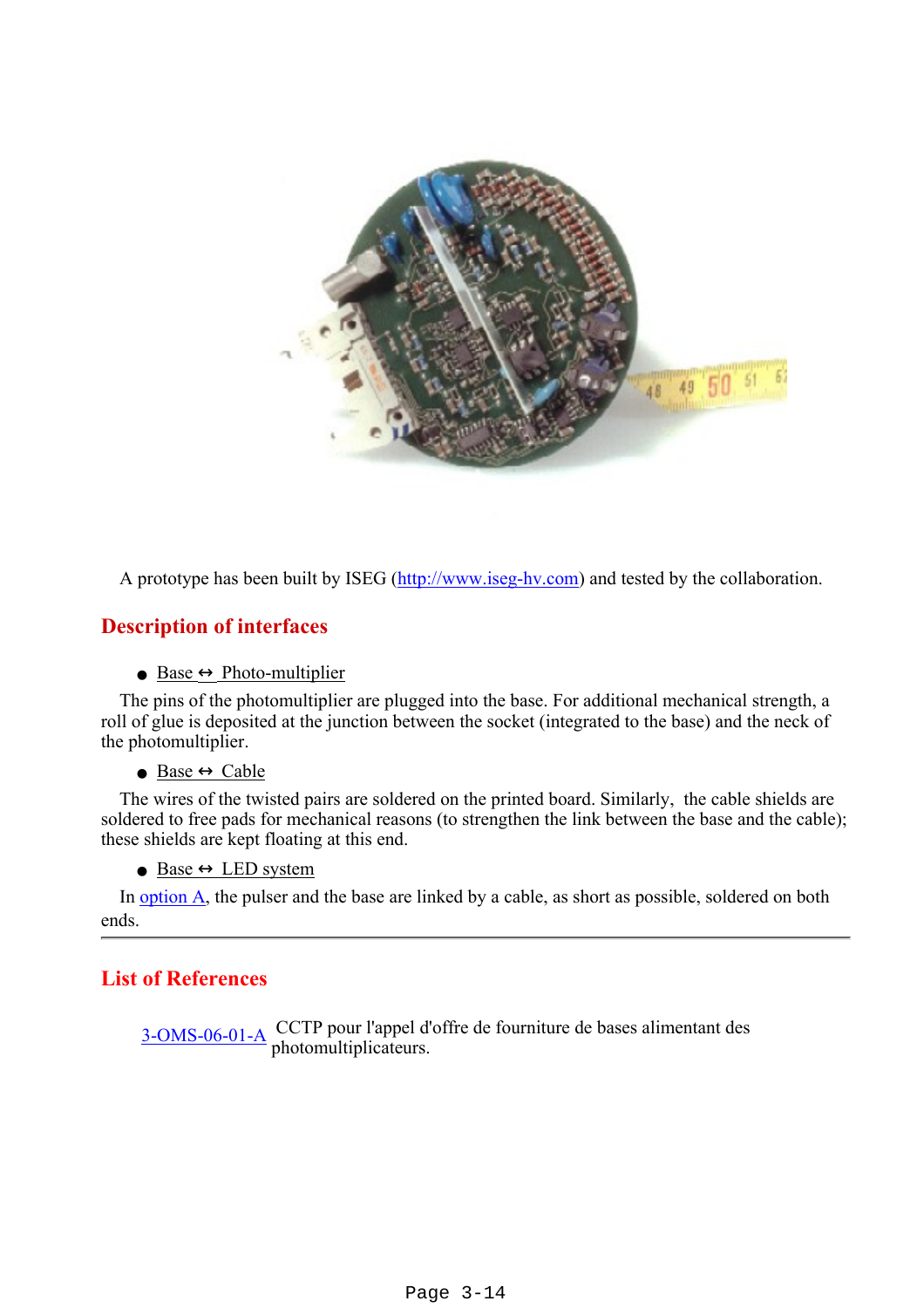## <span id="page-14-0"></span>**PBS 4.2 OM-LCM link**

## **Function**

● Bi-directional electrical link between the base and the Local Control Module ([LCM\)](file:///Z|/TDR/Olivetto/LCMobjects.html).

## **Specifications**

- 1 shielded twisted pair, wire section 0.4 mm<sup>2</sup>, for the power supply.
- $\bullet$  4 shielded twisted pairs, wire section 0.4 mm<sup>2</sup>, 100  $\Omega$ impedance, for signals and command.
- $\bullet$  Length: 1.6 m, including pig-tails.
- Sheath corrosion-resistant.
- The cable terminated by a connector with water block on one end, and by a penetrator on the other end.
- Bulkhead matched to the connector, with a mechanical system to provide support and ensure proper electrical contacts.

### **Description**

 The link is made by MacArtney ([http://www.macartney.com](http://www.macartney.com/)), using connectors from Subconn ([http://www.subconn.com](http://www.subconn.com/)). The full specifications with technical drawings can be found in [3-OMS-02-05-B.](file:///Z|/TDR/documents/3OMS_02_05B.pdf)

## **Description of interfaces**

#### • Cable  $\leftrightarrow$  LCM

The cable is terminated by a 12-pin male connector. The pin-out is given in the following table:

| Pin number     | Connector cabling<br>(plug and<br>bulkhead) | <b>Function</b>          |
|----------------|---------------------------------------------|--------------------------|
| 6              | <b>TSP1.1</b>                               | 48 V supply              |
|                | <b>TSP1.2</b>                               | Ground                   |
| 4              | <b>TSP2.1</b>                               | PMT HV control           |
| 5              | <b>TSP2.2</b>                               | <b>PMT HV</b><br>monitor |
| $\overline{2}$ | <b>TSP3.1</b>                               | PMT anode                |
| 3              | <b>TSP3.2</b>                               | PMT dynode<br>D14        |
| 11             | <b>TSP4.1</b>                               | PMT dynode               |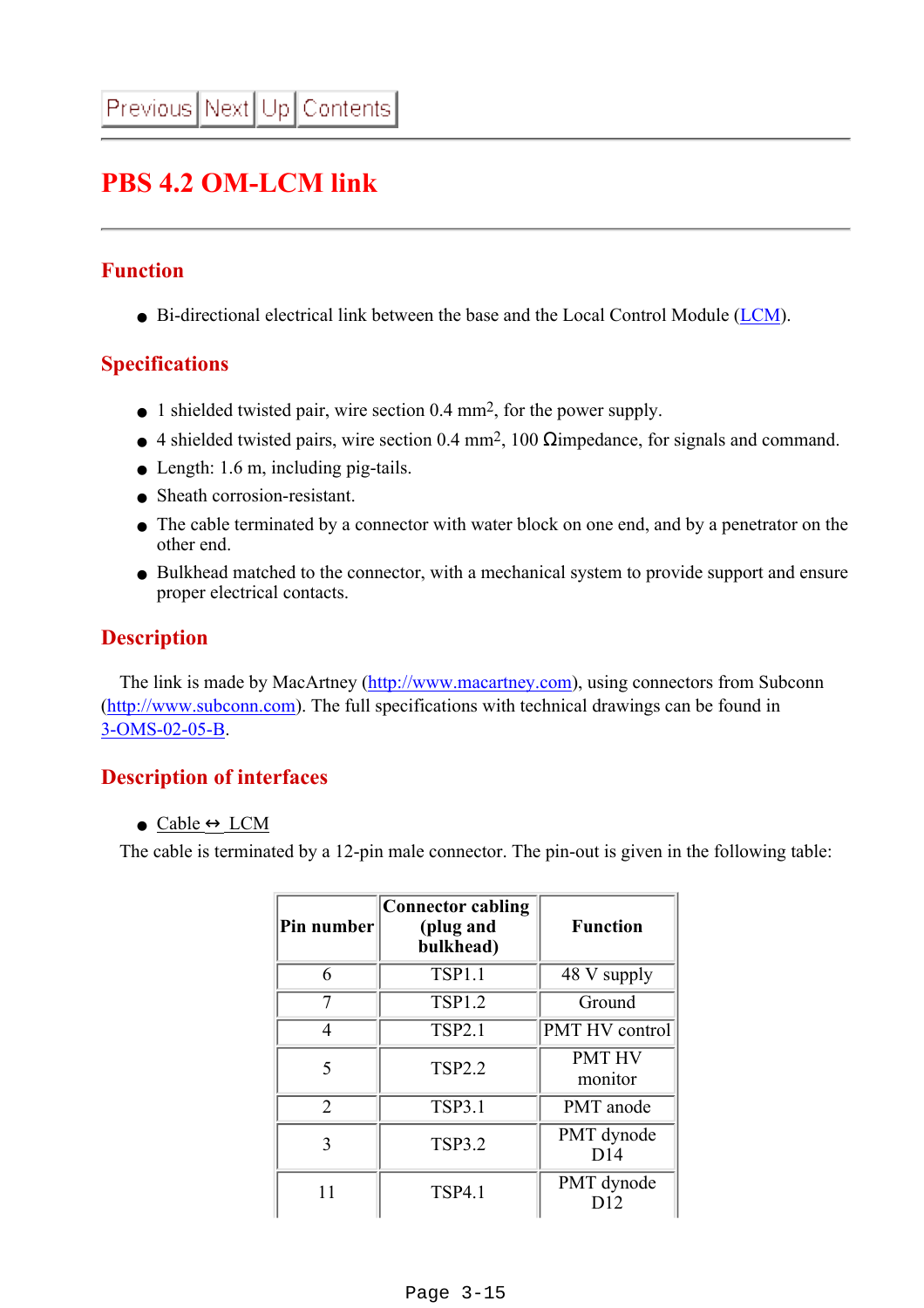| 12 | <b>TSP4.2</b>                          | Ground          |
|----|----------------------------------------|-----------------|
|    | Shield TSP3, TSP4                      | Shield          |
|    | <b>TSP5.1</b>                          | LED pulser 12 V |
| 10 | <b>TSP5.2</b>                          | Ground pulser   |
|    | shield TSP1, TSP2,<br>TSP <sub>5</sub> | Shield          |

 This connector is plugged to a bulkhead fixed on the bottom tap of the [LCM.](file:///Z|/TDR/Jaquet/lcm_container.html) The bulkhead is mounted through a hole ( $\varnothing$  20 mm) with a single O-ring.

• Cable  $\leftrightarrow$  Glass sphere

The penetrator goes through the sphere via a hole ( $\varnothing$  20.5 mm). In a small region ( $\varnothing$  34 mm) around the hole, the surface of the sphere is flattened; water tightness is ensured by a single O-ring.

 $\bullet$  Cable  $\leftrightarrow$  Base

 The wires of the twisted pairs are soldered on the printed board. Similarly, all the drains of screens are soldered to free pads, but only for mechanical reasons (to strengthen the link between the base and the cable), these screens will be kept floating at this end.

 $\bullet$  Cable  $\leftrightarrow$  LED system

In [option B,](#page-5-0) the dedicated twisted pair coming from the penetrator is terminated by an appropriate connector to fit on the pulser. This is the preferred solution for the integration of the optical module.

### **List of References**

[3-OMS-02-04-B](file:///Z|/TDR/documents/3OMS_02_04B.pdf) CCTP - Fourniture des liaisons d'interconnexions Module Optique -<br>LCM [3-OMS-02-05-B](file:///Z|/TDR/documents/3OMS_02_05B.pdf) Optical Module link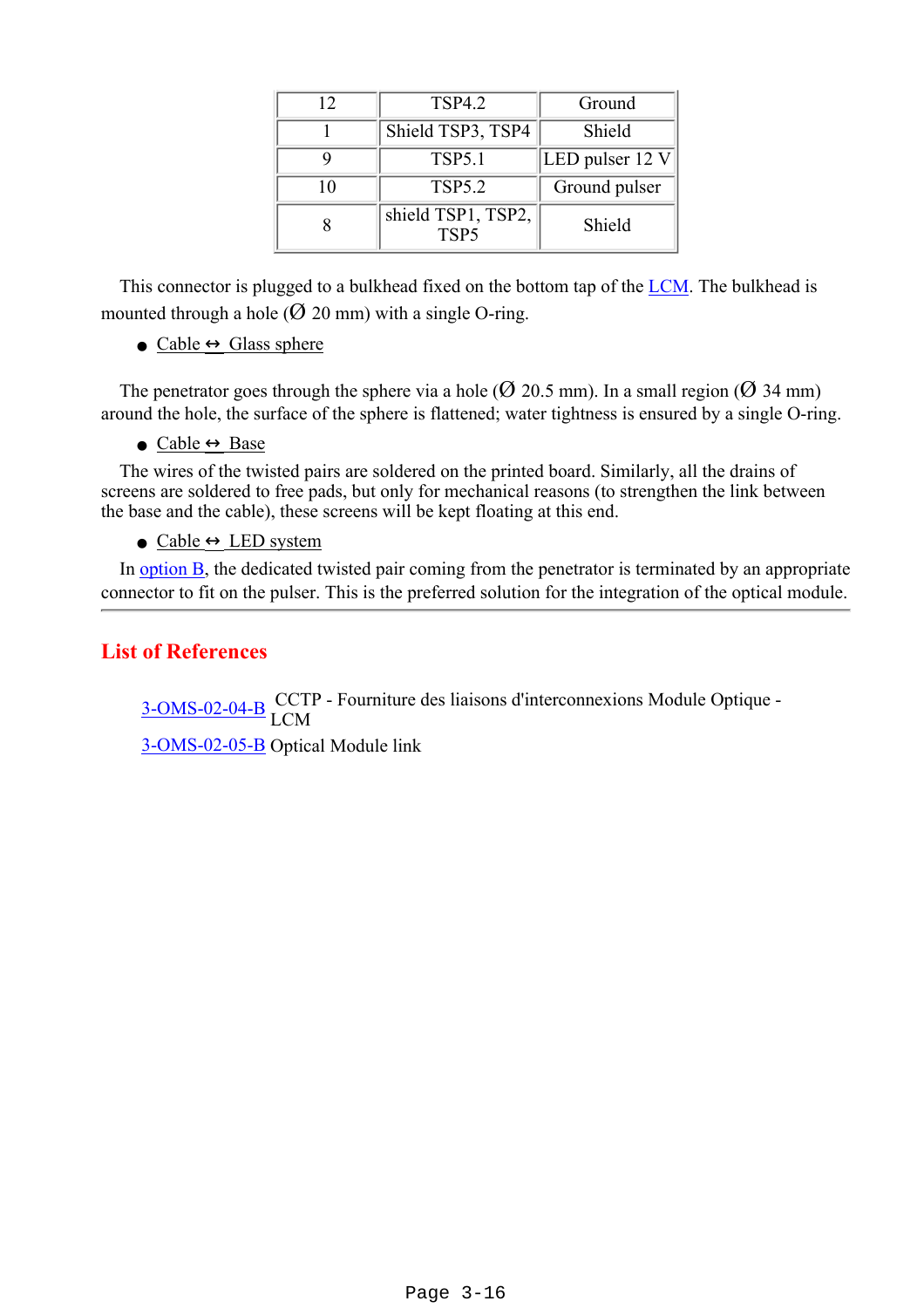## <span id="page-16-0"></span>**PBS 4.4 Magnetic shield**

 The Earth's magnetic field influences electron trajectories between the photocathode and the first dynode. This phenomenon degrades the uniformity of the photomultiplier response. A magnetic shield has been developed and built in order to reduce this effect.



## **Function**

• Attenuation of the Earth magnetic field in the volume occupied by the bulb of the photomultiplier.

## **Specifications**

- Dimensions adapted to avoid contact with the glass sphere and to be as far as possible from the photocathode.
- Magnetic field attenuation factor as large as possible (at least 2).
- Shadowing effect on the photo-cathode area as small as possible.

## **Description**

 The magnetic shield looks like a cage. Since the last two criteria act in opposite direction, an optimisation of the diameter of the wire and the size of the mesh was done, leading to the choice of a 1.1 mm diameter wire and a mesh of 68 mm x 68 mm.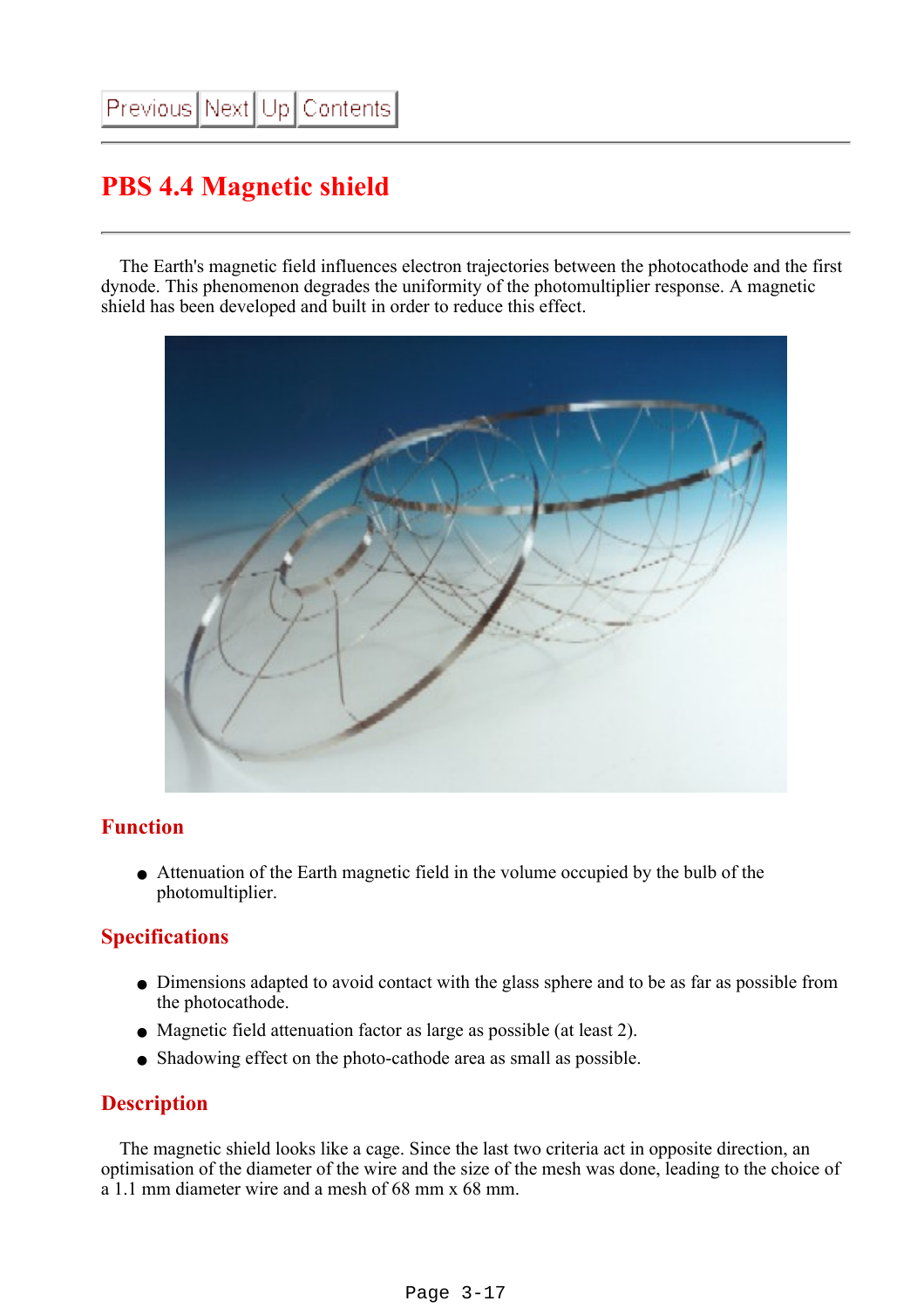The cage is made of 2 parts : a hemispherical part which covers the entire photocathode of the photomultiplier (outer diameter 395mm, height 199 mm) and a flat part outer diameter 395 mm, height 30 mm) with a hole in its centre to allow for the photomultiplier neck to fit through. An adhesive strip is added at the junction of the two parts.

 The material used is µ-metal (77% Ni, 15% Fe, plus Cu and Mo) with a very high relative magnetic permeability (between 50000 and 150000).

## **Description of interfaces**

• Magnetic shield  $\leftrightarrow$  Glass sphere

 Any contact between the cage and the glass is a potential starting point for bubbles. In order to avoid these contacts when it is immersed in the gel, the cage is supported by small [stops](file:///Z|/TDR/Desages/OM_Assembly/Cage_stops.jpg) glued on the glass sphere, near the equator. These stops also ensure the proper positioning of the cage between the sphere and the photomultiplier.

• Magnetic shield  $\leftrightarrow$  Gel

 The risk is the appearance of bubbles. The best results are obtained by cleaning the cage in an ultrasonic alcohol bath, then outgassing it, before inserting it in the gel in the glass hemisphere.

## **List of References**

[ANTARES-Opmo/2000-10](file:///Z|/TDR/internalnotes/Opmo_200010.ps) Effect of the mu-metal cages on the 10" Hamamatsu PMT [ANTARES-Opmo/2000-04](file:///Z|/TDR/internalnotes/Opmo_200004.ps) Magnetic measurements of the ANTARES mu-metal cages [3-OMS-04-01-B](file:///Z|/TDR/documents/3OMS_04_01B.pdf) Cahier des charges pour la fabrication des cages en mu-métal du 0.1 km2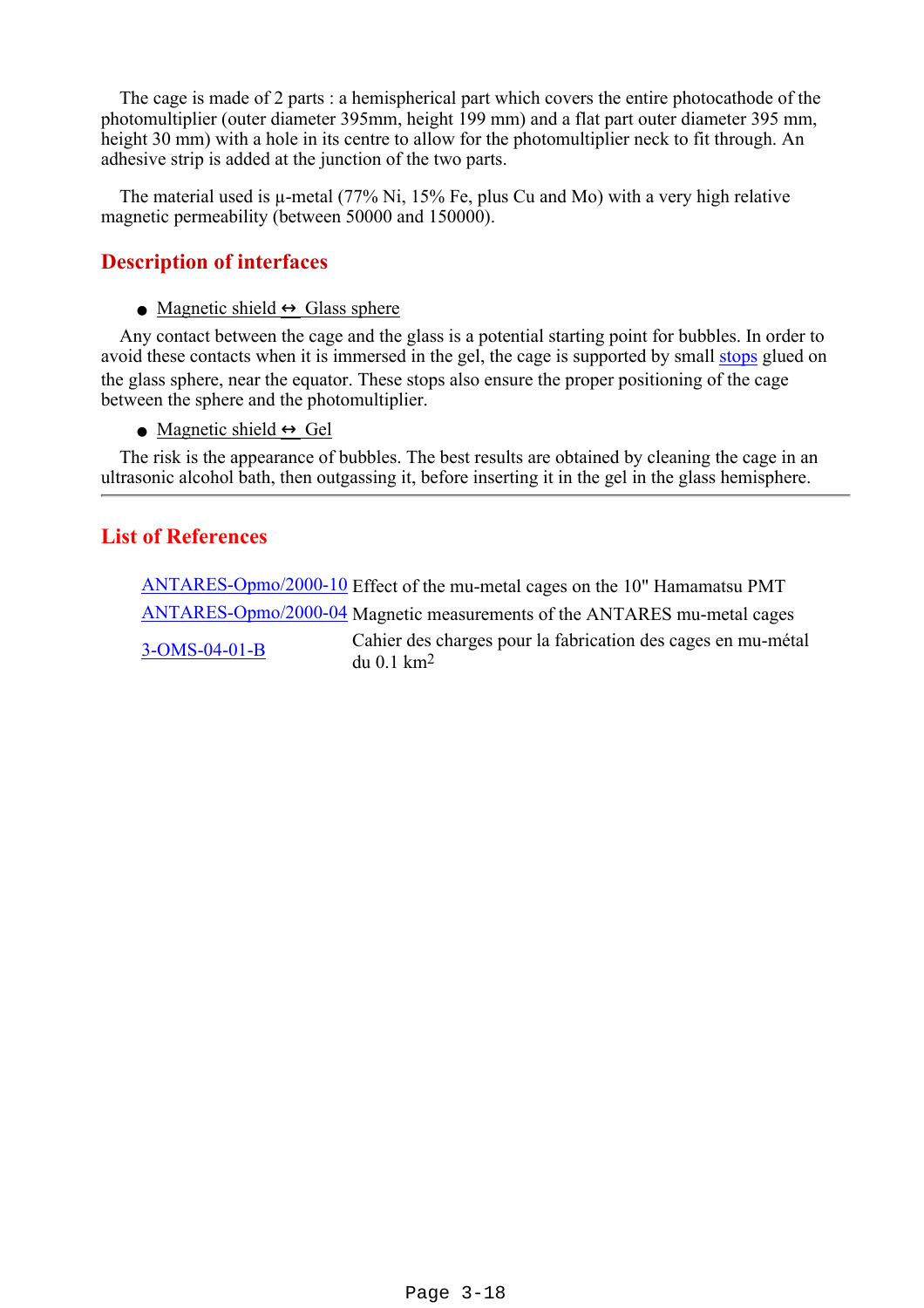## <span id="page-18-0"></span>**PBS 4.7 LED system**

 The [average transit time](#page-20-0) of the photomultiplier is one the ingredients for [the global timing](file:///Z|/TDR/Bertin/Timing_calibration.html) [calibration](file:///Z|/TDR/Bertin/Timing_calibration.html) of the detector. The LED system mesures the PMT transit time.

### **Functions**

- Measurements of the transit time of the photomultiplier as a function of the applied high voltage. This step is achieved during the calibration process.
- Monitoring of the transit time of the photomultiplier during data taking.

## **Specifications**

- Light intensity received by the photomultiplier limited to a few photon.
- Jitter of the light source trigger  $\leq 0.5$  ns.
- Drift of the light emission delay  $\leq 0.25$  ns per year.
- Preferably, it should be possible to record the transit time calibration data during standard data taking.

## **Description**

 The light source is a blue LED powered and controlled by the pulser developed by the Sheffield group [[3INS-03-01A\]](file:///Z|/TDR/documents/3INS_03_01A.pdf). This circuit has the required timing properties, but the light pulse generated has a high intensity: up to 10<sup>8</sup> photons per pulse. Although the delivered intensity is adjustable by varying the power supply, the available range is too small; furthermore, working at reduced intensity degrades the timing properties. Reduction of the pulse intensity is therefore necessary for this application.

The required reduction is obtained in two steps:

- The LED is encapsulated in a black cap with a small hole  $(\emptyset 1 \text{ mm})$  drilled on the side of the cap to select a small fraction of the emitted light.
- The system is installed on the rear part of the photomultiplier, and the photocathode is illuminated through the thin aluminised layer deposited on the rear part of the bulb. This serves as an additional filter of high optical density.

 This method has two advantages: the absence of a shadowing effect on the photocathode and a simple mechanical implementation. The uniformity and the reproducibility of the thickness of the aluminium layer have been checked with the manufacturer and by performing measurements. The conclusion is that differences exist, but they are small enough to be counterbalanced by adjustments, within reasonable limits, of the voltage applied to the pulser.

## **Description of interfaces**

• LED system  $\leftrightarrow$  Base

In [option A](#page-5-0) , the pulser and the base are linked by a cable, as short as possible, soldered on both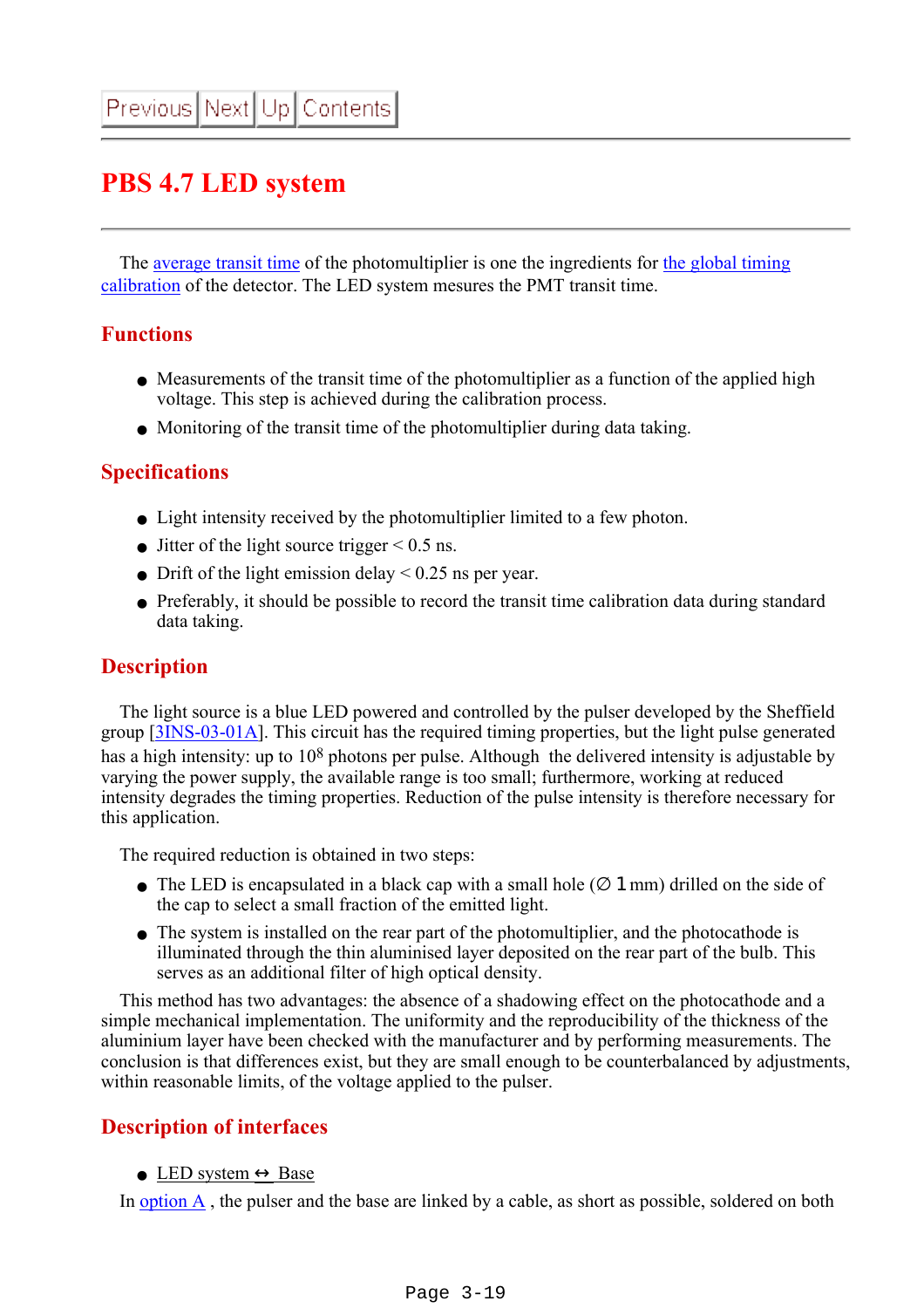ends.

 $\bullet$  LED system  $\leftrightarrow$  Cable

In [option B,](#page-5-0) the dedicated twisted pair, coming from the penetrator, is terminated by an appropriate connector to fit on to the pulser. This is the preferred solution for the integration of the optical module.

• LED system  $\leftrightarrow$  Photo-multiplier

 The cap is glued onto the glass. Special care is taken in order to have good optical coupling of the LED to the glass. The required positioning accuracy is about 1 mm. For additional mechanical strength, the pulser card is also glued onto the photomultiplier.

## **List of References**

- **ANTARES-Cali/2000-007** Conclusions of the Time Calibration Committee : the time calibration in ANTARES
- [3 INS-03-01 A](file:///Z|/TDR/documents/3INS_03_01A.pdf) Specifications and performance of the Optical Module LED pulser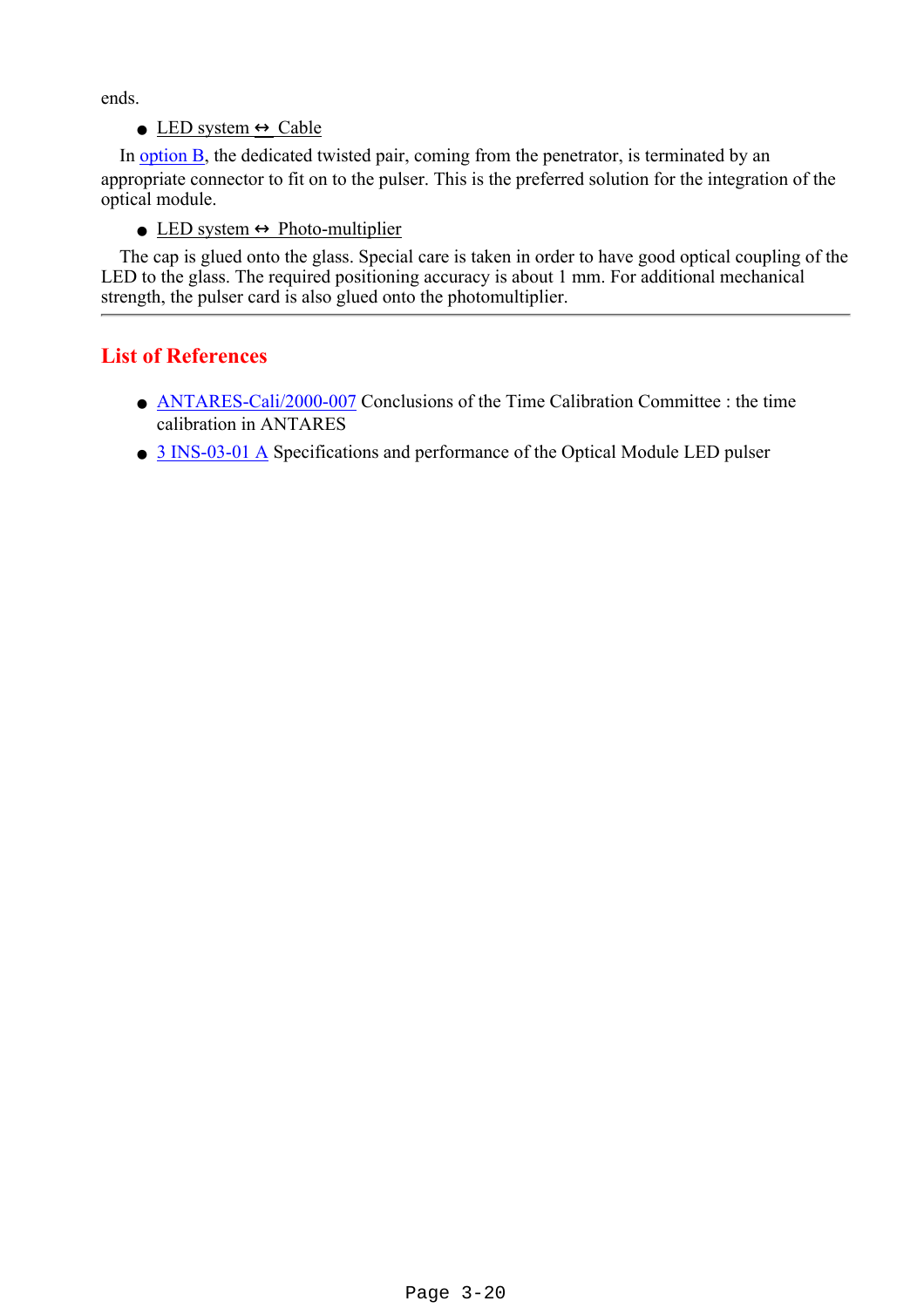## **Remarks about Transit Time**

## <span id="page-20-0"></span>**1 Definition**

The transit time is the time interval between the arrival of the photon at the photo-cathode and the detection of the corresponding current pulse at the anode. It can be split in 2 components: the first one is the time needed for the emitted photo-electron to reach the first dynode (collection process), the second is the time needed to go through the cascade of dynodes up to the anode (amplification process). For the 10'' Hamamatsu at nominal high voltage, these two components are of the same order of magnitude with a value of about 20 ns.

### **2 Variability of transit time**

 Given the above definition, the transit time is determined by the velocity and trajectory of electrons. Hence, the parameters that can affect the transit time are:

- a) high-voltage
- b) wave-length (affects the modulus of the initial velocity of the photo-electron)
- c) magnetic field
- d) position of the impact point on the bulb
- e) direction of the initial velocity

 Some are obviously uncorrelated with time: b,d and e. For the magnetic field, which is of course constant with time, a time-like effect can occurs because of the movements of the optical module induced by water current.

#### **Remarks:**

 Effect b) is very small: differences of initial energy are fractions of eV, to be compared with the hundreds of eV acquired by the photoelectron at the level of the first dynode. Typically, the effect amounts to 0.1 ns per 100 nm.

The effect of c) is minimised by the  $\mu$ -metal cage. No systematic study has been done, but measurements with and without cage give a difference of 0.5 ns on transit time. This is a very pessimistic upper limit of the effect.

Indeed, b), c) , d) and e) contribute to the dispersion of the transit time value.

 We are left with a), the only parameter which can vary with time (incidentally or in a controlled way).

 The variations of transit time as a function of high voltage have been measured on 3 O.M. of Line 5 (see figure below). For this example the slope is 2.5 ns per 100 V, with the standard value of high voltage between photo-cathode and first dynode (» 400 V).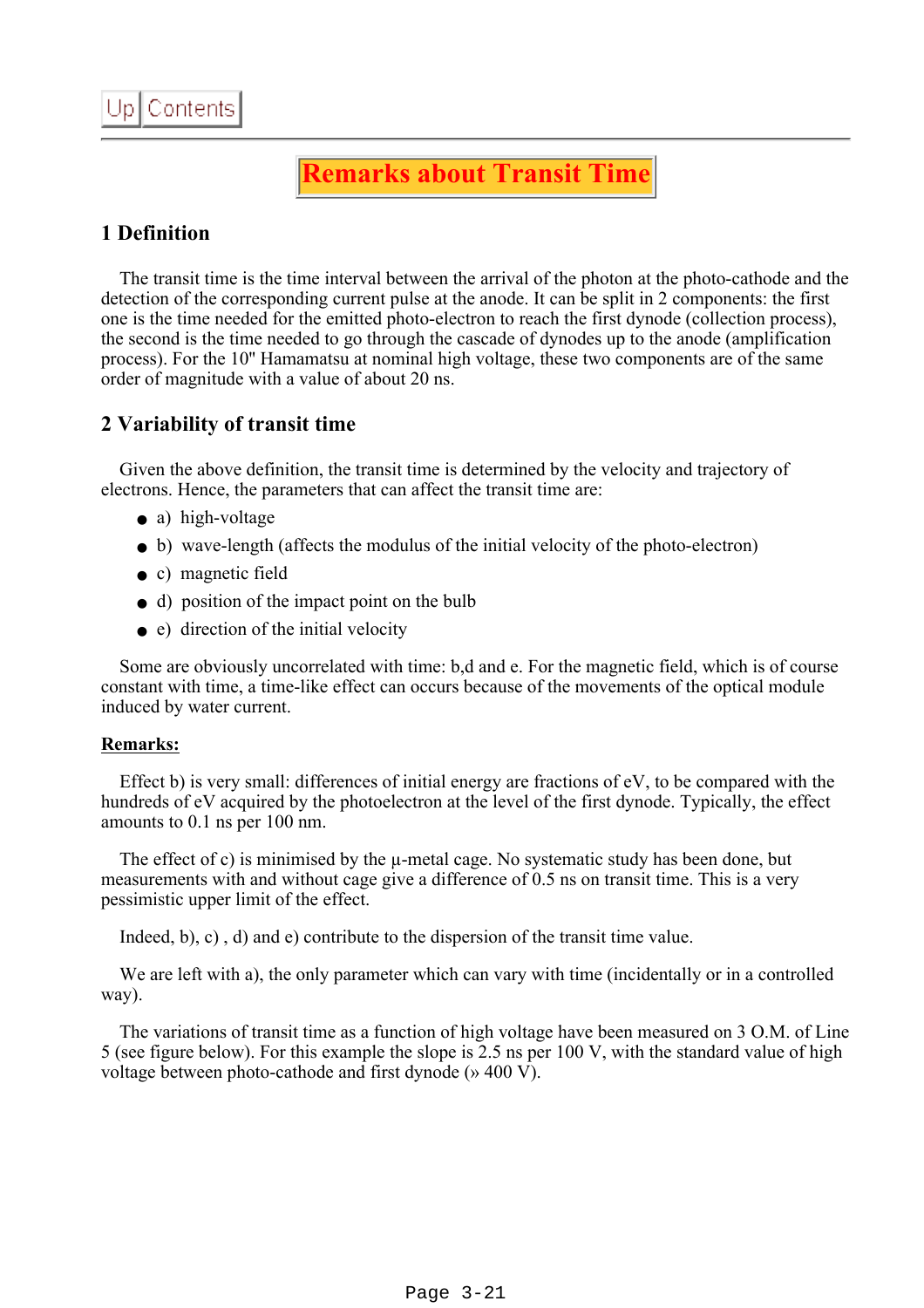

BB6753

**Transit time variation vs. high voltage**

This slope, already small, is reduced when 800 V is applied between photo-cathode and first dynode. Furthermore, the stability of the ISEG base is specified to be better than 2.10-4, hence the possible fluctuations of high voltage have no significant effects.

To be exhaustive, as we measure a global transit time (an averaged value on the whole photo-cathode), non-uniformity in the ageing of the first dynode, which modifies the global collection efficiency, can affect this averaged value. However, this is a very slow process and very small.

## **3 Dispersion of transit time: transit time spread (TTS)**

As stated previously, even at a given working point, there are still variations of the transit time. The main contribution comes from d). We define the **TTS** as the FWHM of the distribution of the TT, the PMT being at a fixed high voltage and uniformly illuminated at the level of one photoelectron.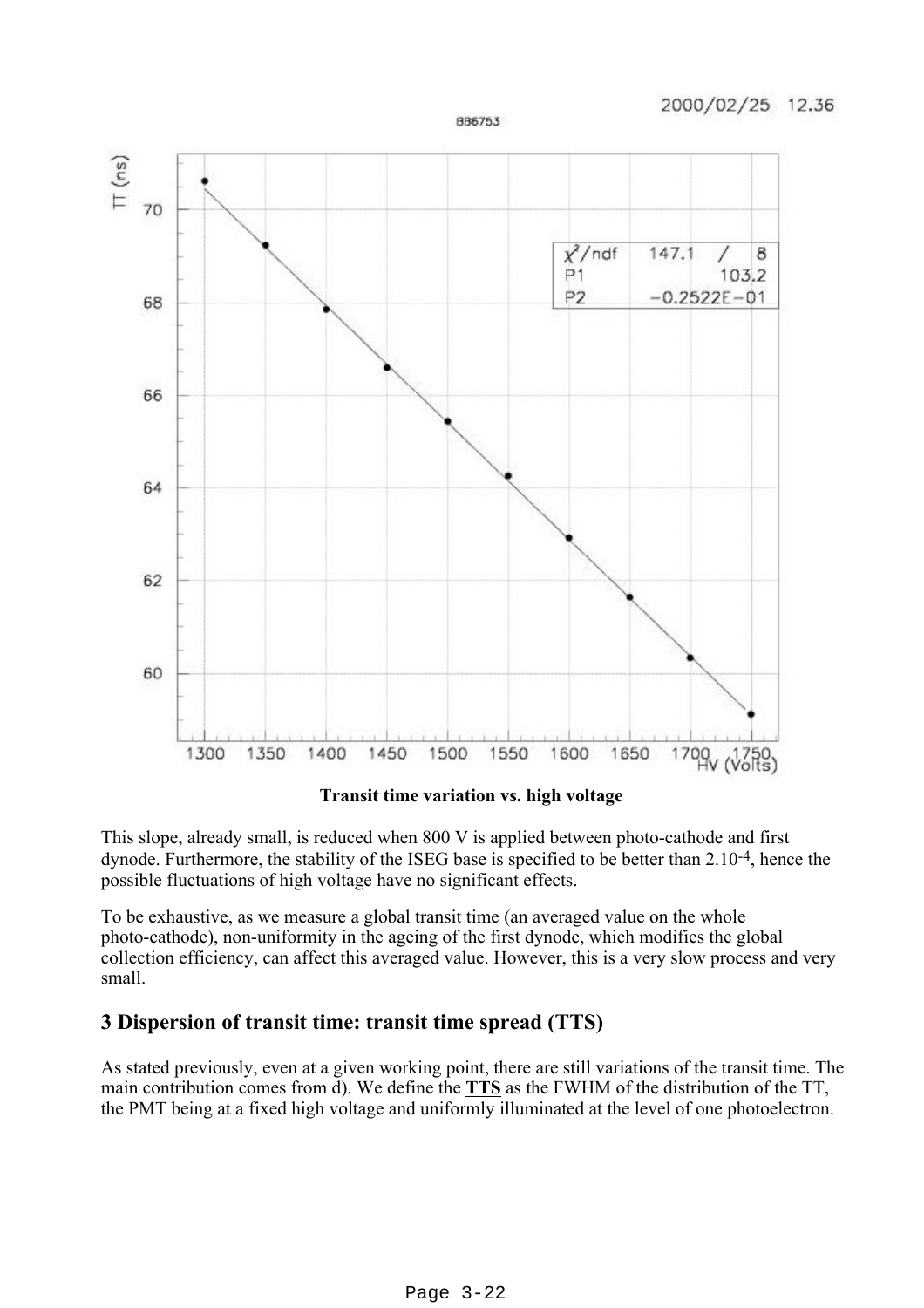## <span id="page-22-0"></span>**PBS 4.5 Gel**

## **Functions**

- Optical link between the photomultiplier window and the glass sphere.
- Mechanical link between the sphere, the photomultiplier and the magnetic shield

## **Specifications**

- The refractive index of the optical gel has to be as close as possible to those of the glass envelope and the photomultiplier window (in order to reduce Fresnel losses)
- Its transmission in the wavelength range  $400 500$  nm must be above 85 %.
- It should be elastic enough to absorb shocks and vibrations induced by transportation and deployment, as well as shrinkage of the diameter of the glass sphere due to the high external pressure.
- Its optical and mechanical properties must be stable over a 10-year period.

## **Description**

 The material chosen is Silgel® 612 A/B from Wacker. It is a two-component silicon rubber that cures at room temperature. After a period of studies to solve the problem of the appearance of bubbles, a safe procedure has been established. In this procedure, the gluing phase is performed in 3 steps :

- 1. The 2 components of the silicon rubber gel (900 ml each) are poured inside the glass hemisphere. The mixture is then out-gassed alone.
- 2. The m-metal cage and the photomultiplier, properly cleaned, are positioned very slowly in the gel and all the entities are out-gassed at about 1 mbar until all bubbles have disappeared. Optimum outgassing is obtained when this operation is repeated 3 times, for 3 minutes each time, with air entry between each operation.
- 3. The gel is left to polymerise at room temperature during a minimum of 4 hours.

 After polymerisation, the essential optical and mechanical properties of the gel have been measured :

- refractive index :  $1.404$
- transmission  $> 88\%$  for wavelengths in the range 400-700nm
- elasticity: the displacements (measured with a [special tool\)](file:///Z|/TDR/Desages/Viscometer.jpg) guarantee a damping factor sufficient to protect all components from the stresses occuring during transportation; these values do not evolve with time.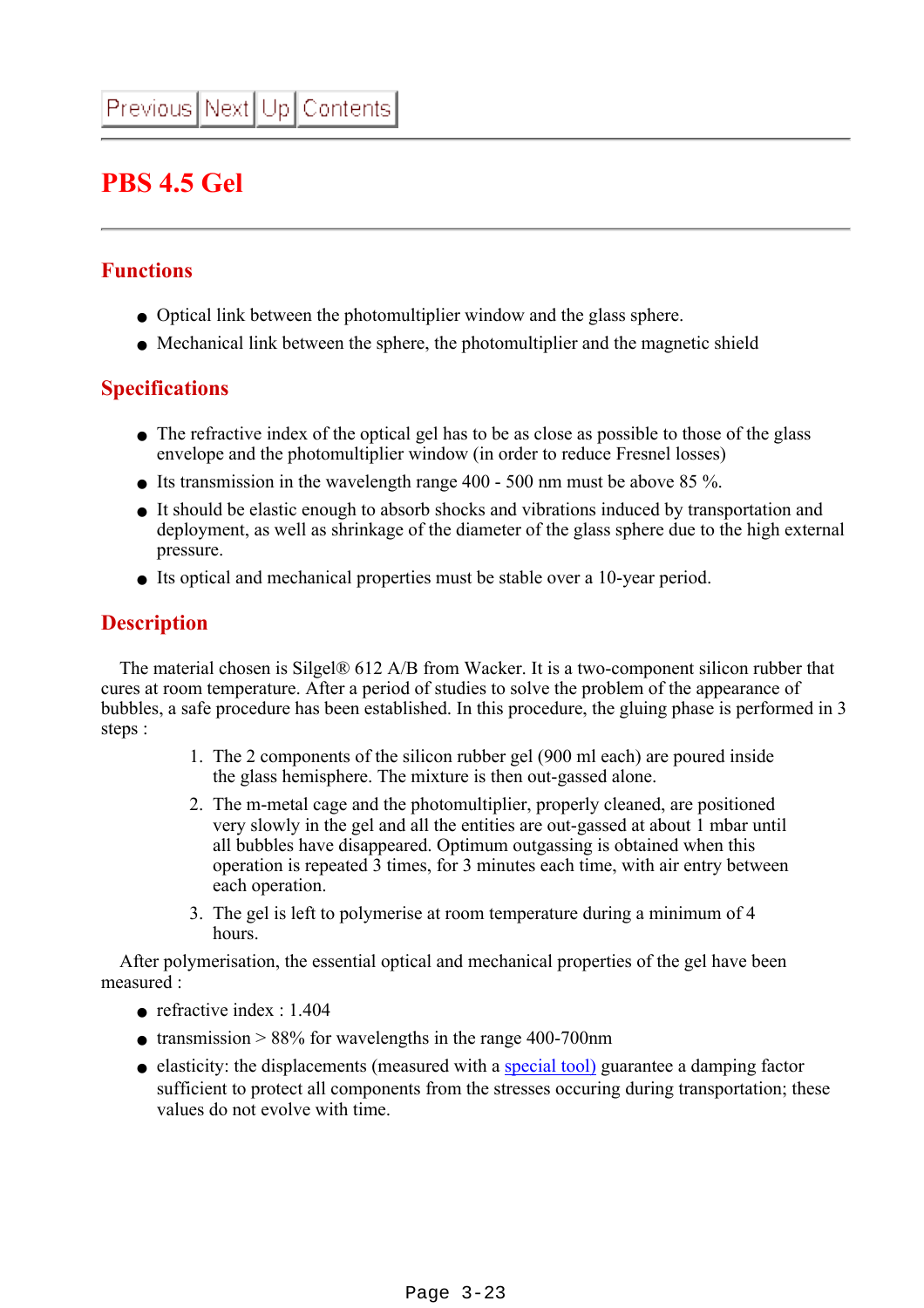## **Description of interfaces**

#### $\bullet$  Gel  $\leftrightarrow$  Photo-multiplier

 The key point is the quality of the contact (optical as well as mechanical) between the photomultiplier and the gel. The glass of the bulb must therefore be free of dust and grease.

• Gel  $\leftrightarrow$  Glass sphere

 Again, the key point is the quality of the contact (optical as well as mechanical) between the gel and the glass sphere. Careful cleaning is required.

 $\odot$  Gel  $\leftrightarrow$  Magnetic shield

 The risk is the appearance of bubbles. The best results are obtained by outgassing the cage, after a meticulous cleaning in an ultrasonic alcohol bath.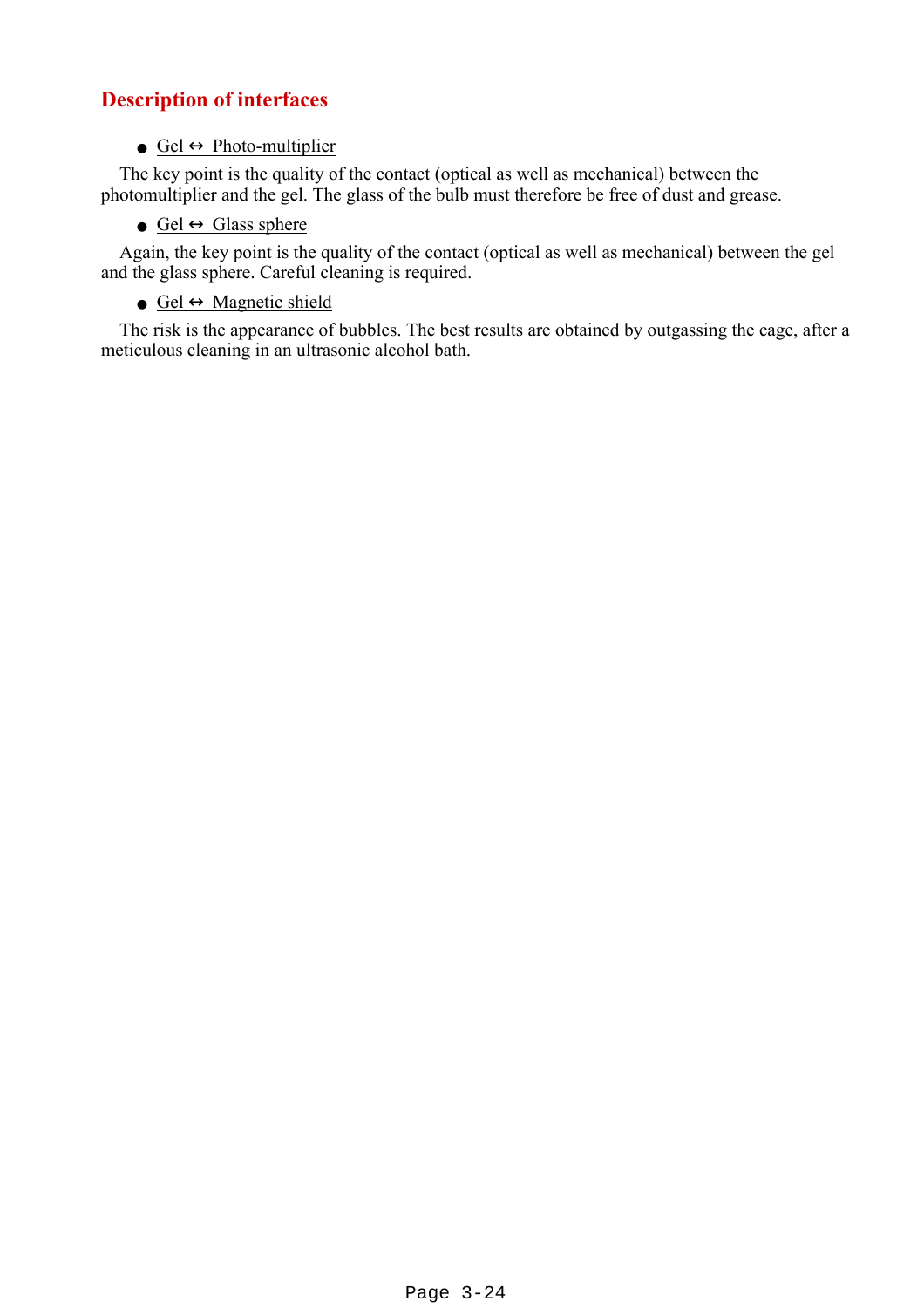## <span id="page-24-0"></span>**PBS 4.8 Tools**

## **The assembly tool**



 In this picture, the photomultiplier and the cage are glued in the hemisphere, waiting for polymerisation of the gel.